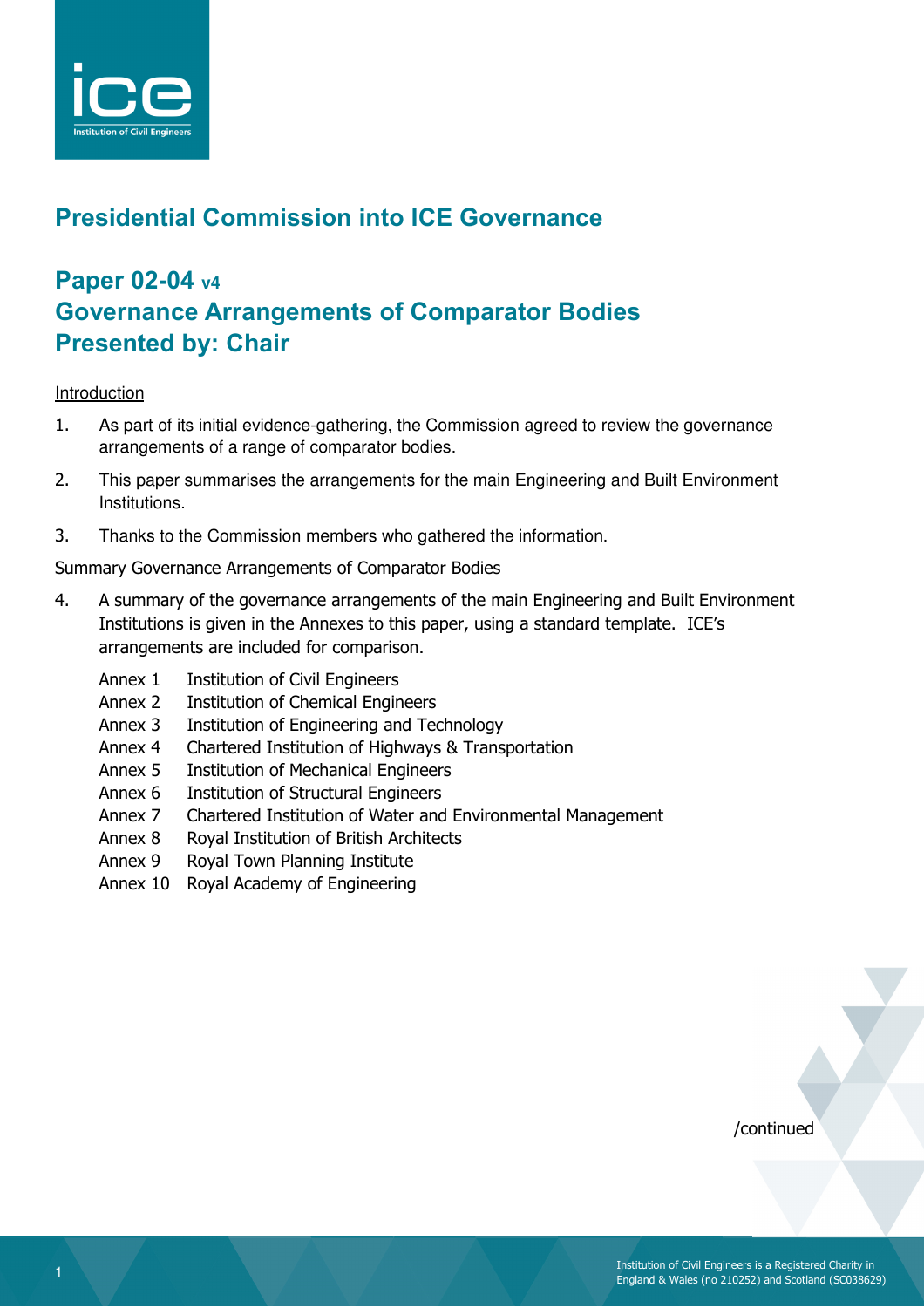5. An overview of the headline governance arrangements for the main Engineering and Built Environment Institutions is given in Table 1:

|                                      | <b>ICE</b>                                                              | <b>IChemE</b>                                                | <b>IET</b>                                                                       | <b>CIHT</b>                                             | <b>IMechE</b>                                                                    | <b>IStructE</b>                                                              | <b>CIWEM</b>                                                                           | RIBA <sup>1</sup>                                          | <b>RTPI</b>                                                          | <b>RAEng</b>                                             |
|--------------------------------------|-------------------------------------------------------------------------|--------------------------------------------------------------|----------------------------------------------------------------------------------|---------------------------------------------------------|----------------------------------------------------------------------------------|------------------------------------------------------------------------------|----------------------------------------------------------------------------------------|------------------------------------------------------------|----------------------------------------------------------------------|----------------------------------------------------------|
| <b>Status</b>                        | Royal<br>Charter                                                        | Royal<br>Charter                                             | Royal<br>Charter                                                                 | Royal<br>Charter                                        | Royal<br>Charter                                                                 | Royal<br>Charter                                                             | Royal<br>Charter &<br>CLG                                                              | Royal<br>Charter                                           | Royal<br>Charter                                                     | Royal<br>Charter                                         |
| Charity?                             | Y                                                                       | Y                                                            | Y                                                                                | Y                                                       | Y                                                                                | Υ                                                                            | Y                                                                                      | Y                                                          | Y                                                                    | Y                                                        |
| No of members                        | 92,000                                                                  | 37,000                                                       | 168,000                                                                          | 14,500                                                  | 120,000                                                                          | 30,000                                                                       | 10,000                                                                                 | 46,000                                                     | 25,000                                                               | 1,600<br>Fellows                                         |
| Trustee Body                         | <b>Trustee</b><br>Board                                                 | Board of<br><b>Trustees</b>                                  | <b>Trustee</b><br>Board                                                          | Board of<br><b>Trustees</b>                             | Trustee<br>Board                                                                 | Trustee<br>Board                                                             | <b>Trustee</b><br>Board                                                                | Board of<br><b>Trustees</b>                                | Board of<br><b>Trustees</b>                                          | <b>Trustee</b><br>Board                                  |
| No of Trustees                       | 12                                                                      | 12                                                           | 16                                                                               | 12                                                      | 15                                                                               | 11                                                                           | 15                                                                                     | 12                                                         | 17                                                                   | 13, but<br>up to 15                                      |
| Who Chairs TB?<br>Term               | President<br>1yr                                                        | President<br>1yr                                             | President<br>normally<br>1 yr but<br>up to<br>3yrs                               | President<br>1yr                                        | President<br>1yr                                                                 | President<br>1yr<br>(changing<br>to select<br>Chair of TB<br>for<br>$2+2yrs$ | <b>Trustee</b><br>elected<br>by other<br><b>Trustees</b><br>(not<br>President)<br>3yrs | President<br>(normally,<br>but not<br>necessarily)<br>2yrs | Chair<br>elected<br>by the<br>General<br>Assembly<br>2yrs            | President<br>up to<br>5yrs                               |
| No. of VPs inc<br>above <sup>2</sup> | $\overline{7}$                                                          | $4 + 1$                                                      | 8                                                                                | $2 + 5$                                                 | 6                                                                                | 3                                                                            | $\mathbf{1}$                                                                           | $3 + 2$                                                    | $1+2$                                                                | 3                                                        |
| How<br>appointed <sup>3&amp;4</sup>  | NomCo<br>approved<br>by<br>Council,<br>some<br>elected<br>by<br>Council | approved<br>by Nom<br>Comm,<br>elected<br>by Inst<br>members | nom by<br><b>Trustees</b><br>& Inst<br>members,<br>elected<br>by Inst<br>members | recced by<br>Pres<br>Team,<br>approved<br>by<br>Council | nom by<br><b>Trustees</b><br>& Inst<br>members,<br>elected<br>by Inst<br>members | recced by<br>Nom<br>Comm,<br>approved<br>by<br>Council                       | nom by<br>members,<br>inter-<br>viewed<br>by Panel<br>οf<br><b>Trustees</b>            | appointed<br>by<br>Council                                 | elected<br>by Gen<br>Assembly<br>some<br>apptd by<br><b>Trustees</b> | Elected<br>by<br>Fellows,<br>some<br>apptd /<br>co-opted |
| <b>Advisory Body?</b>                | Council                                                                 | Congress                                                     | Council                                                                          | Council                                                 | Council                                                                          | Council                                                                      | Assembly                                                                               | Council                                                    | General<br>Assembly                                                  | N                                                        |
| No of Membs                          | 38                                                                      | 40                                                           | 28                                                                               | 40                                                      | 67                                                                               | 85                                                                           | all Inst<br>members                                                                    | 55                                                         | 66                                                                   |                                                          |
| How appointed <sup>4</sup>           | elected<br>by Inst<br>members                                           | elected<br>by Inst<br>members                                | elected<br>by Inst<br>members                                                    | elected<br>by Inst<br>members<br>some<br>apptd          | elected<br>by Inst<br>members<br>some<br>apptd                                   | elected<br>by Inst<br>members<br>some<br>apptd                               | n/a                                                                                    | elected<br>by Inst<br>members,<br>some<br>apptd            | elected<br>by Inst<br>members,<br>some<br>apptd                      |                                                          |
| Provision for<br><b>SGM</b>          | Y                                                                       | Y                                                            | Y                                                                                | Y                                                       | Υ                                                                                | Υ                                                                            | Y                                                                                      | Y                                                          | Υ                                                                    | Y                                                        |
| Requisitioners                       | 60                                                                      | 50                                                           | 50                                                                               | lesser of<br>10%<br>or 100                              | 50                                                                               | lesser of<br>2% or<br>250                                                    | 250                                                                                    | 1%                                                         | 50                                                                   | 10%                                                      |
| Voting at SGM                        | in person<br>only                                                       | in person<br>&<br>electronic                                 | in person<br>only                                                                | in person<br>only                                       | in person<br>& proxy                                                             | in person<br>only                                                            | in person<br>only                                                                      | in person<br>$8$ in<br>advance                             | in person<br>only                                                    | in person<br>& proxy                                     |

 Table 1: Overview of governance for the main Engineering and Built Environment Institutions (see over for Footnotes)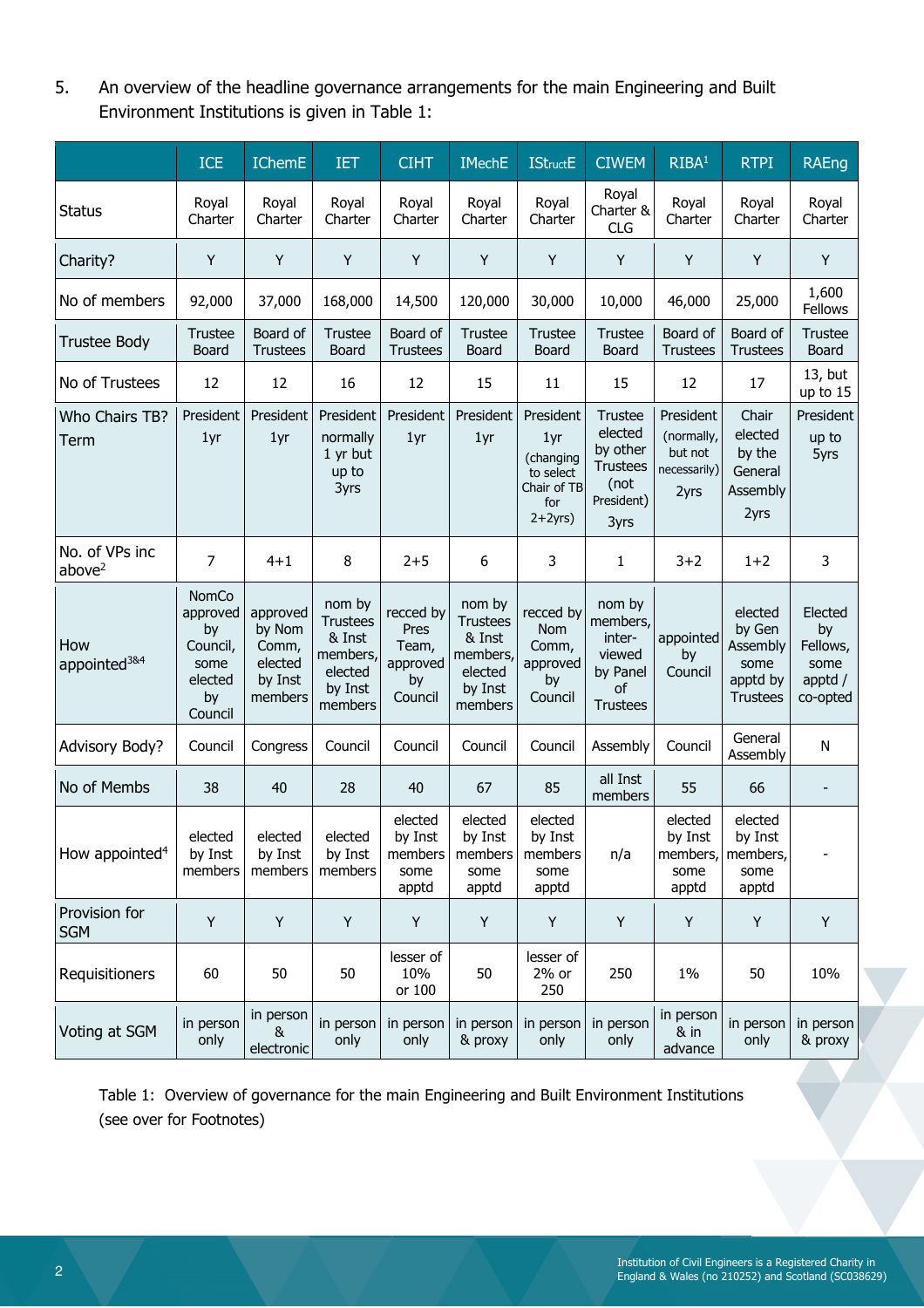Footnotes:

- 1. For RIBA, the table shows proposed arrangements, approved by the Council, which will be put to an SGM in 2019 subject to approval of Privy Council and Charity Commission. See Annex 8 for further detail.
- 2. The number of Vice Presidents is given as  $x+y$ , where x is the number of VPs and y is the number of officers who fulfil the role of VPs, such as Hon Treasurers or Chairs of Boards. Past Presidents are excluded from the count.
- 3. These are a summary of the appointment procedures. There may be minor variations / intricacies depending on the position – see relevant Annex for details.
- 4. Elected by Inst Members means elected by the voting or in some cases corporate members of the Institution.

# **Comparison**

- 6. The key points arising from a review of the governance of the ten Engineering and Built Environment Institutions are:
	- 6.1 Legal and Charitable Status

All are incorporated by Royal Charter and all are registered charities.

6.2 Number of Members

The number of members for each body is given in Table 1, with ICE being the third largest with some 92,000 members.

# 6.3 Size of Trustee Board

All of the bodies reviewed are governed (or, in the case of RIBA, proposed to be governed) by a Trustee Board varying in number between 11 and 17 Trustees.

There is a cluster of six bodies with Trustee numbers between 11 and 13 (including ICE which has 12), and four bodies have a somewhat larger number of Trustees in the range 15 to 17 members.

#### 6.4 Chairing the Trustee Board

In most of the bodies, the President chairs the Trustee Board for their term of office.

IStructE is in the process of separating the roles of President and Chair of the Trustee Board. The Chair will be appointed through a process of advertising and interview. Term will be 2 years with the possibility of a further 2 years. The President will remain a member of the Trustee Board.

In CIWEM the Trustees chose their Chair from among their membership and the Chair serves for 3 years. It cannot be the President.

In RPTI, the Chair of the Board of Trustees is elected by the General Assembly from among the Chartered Members for a term of two years (with an opportunity to stand again for one further term of two years).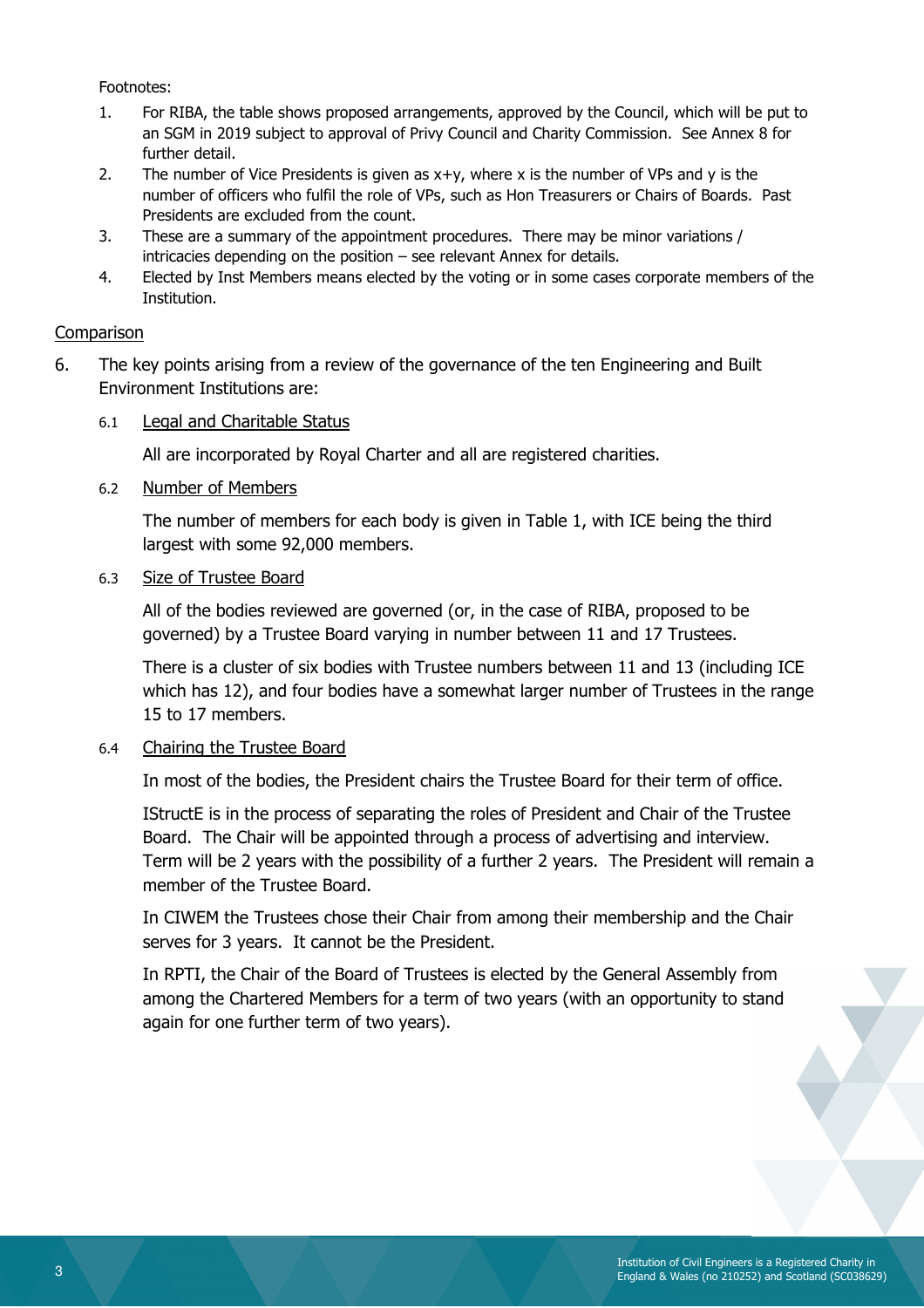#### 6.5 Number of Vice-Presidents

The number of Vice Presidents for each body is given in Table 1 and ranges from 1 to 8 (including officers who fulfil the same sort of role as VPs, such as Hon Treasurers or Chairs of Boards). ICE has 7 VPs, the second largest number. Half of the bodies have three Vice Presidents or fewer.

# 6.6 Appointment of Trustee Board

The arrangements for the appointment of Trustees vary and are relatively complex. Even within a particular body there are often different methods of appointment for distinct elements of the Trustee Board.

However, setting aside the appointment of ex-officio members (who are there by virtue of their office, such as a President, Past President, Hon Treasurer etc) the various methods of appointment to the Trustee Board fall into the following general groups:

- recommended by a Nomination Committee (or a subset of the Trustee Board) and approved by the Council of the particular body  $-$  used by five of the ten bodies  $(ICE<sup>1</sup>, CIHT, IStructE, RIBA, RTPI);$
- nominations by Trustee Board and voting members of the Institution, with election by the corporate / voting members of the Institution – used by three bodies (IET, IMechE, RAEng);
- candidates approved by a Nomination Committee, with election by the voting members of the Institution – used by one body (IChemE);
- candidates interviewed by a Panel of Trustees used by (CIWEM);

In many cases, there is also provision for additional members of the Trustee Board to be appointed or co-opted by the Board.

# 6.7 Council or Strategic Advisory Body

All bodies have at least provision for a Council / Congress / Assembly to act as strategic advisory body (except for the Royal Academy). Most are formalised, although in the case of CIWEM the General Assembly consists of the entire membership.

Of the other eight bodies, the number of Council members ranges from 28 to 85, with ICE having 38.

In all eight cases, most Council members are elected by the voting members of the body, but in 5 bodies (CIHT, IMechE, IStructE, RIBA and RTPI) there is provision for some to be appointed by Trustees or the Council, or are ex-officio (for example, Group chairs and Regional Chairs in IMechE).

l

<sup>1</sup> The ICE Council also directly elects three of its members to the Trustee Board.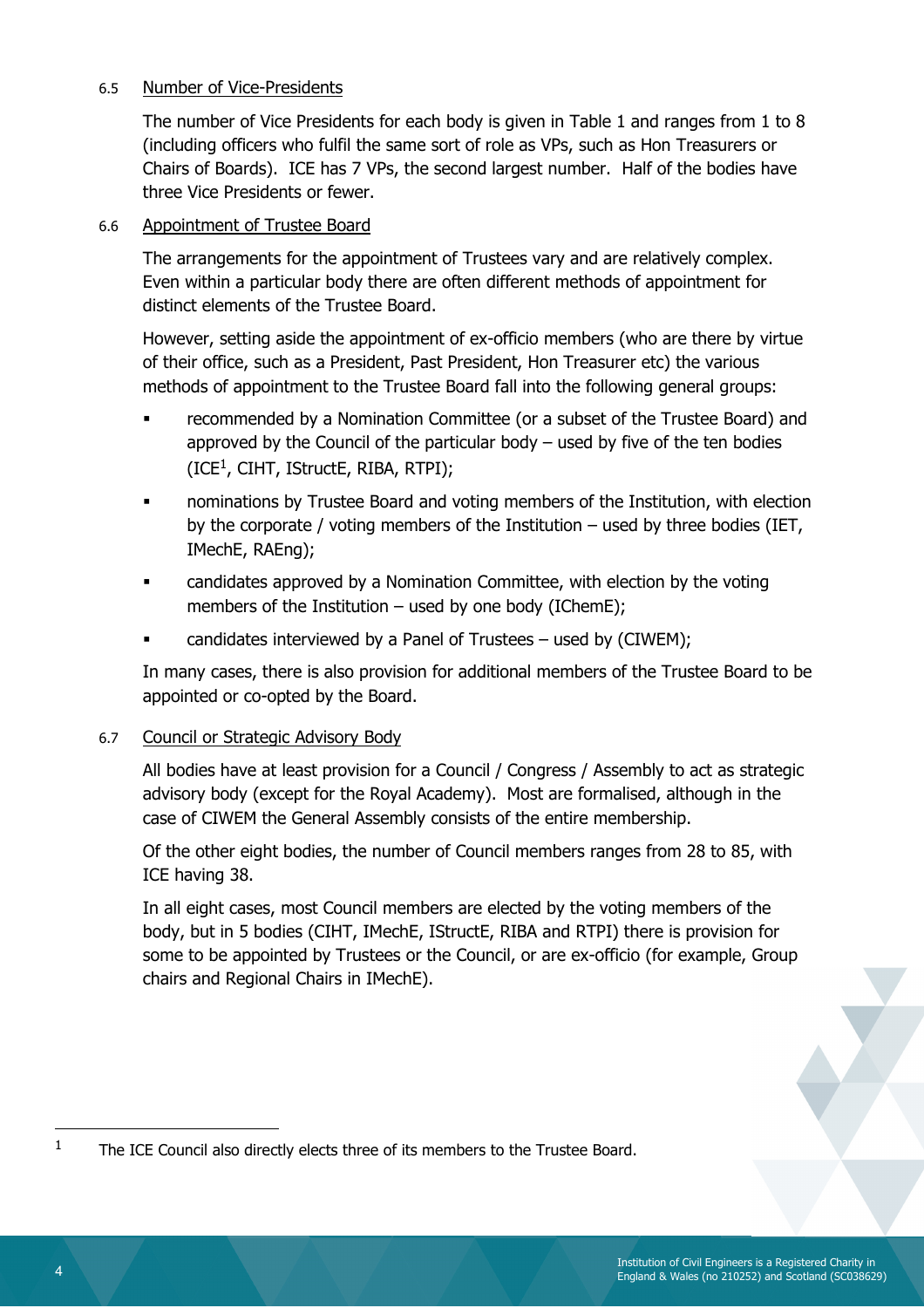# 6.8 Special General Meetings

All bodies have provision for a Special General Meeting that can be requisitioned by members of the body.

In general, requisitioners must be voting members of the body, but bodies specify the number of requisitioners in various ways:

- an absolute number, varying from 50 to 200 (ICE requires 60);
- a percentage of the voting members, varying from 1% to 10%;
- a combination, being the lesser of an absolute number and a percentage of voting members.

The arrangements for voting at an SGM vary:

- in person only (six bodies, including ICE);
- in person or in advance (three bodies);
- in person, in advance or electronically at the meeting (one body IChemE).

#### Action

7. The Commission is asked to note this paper.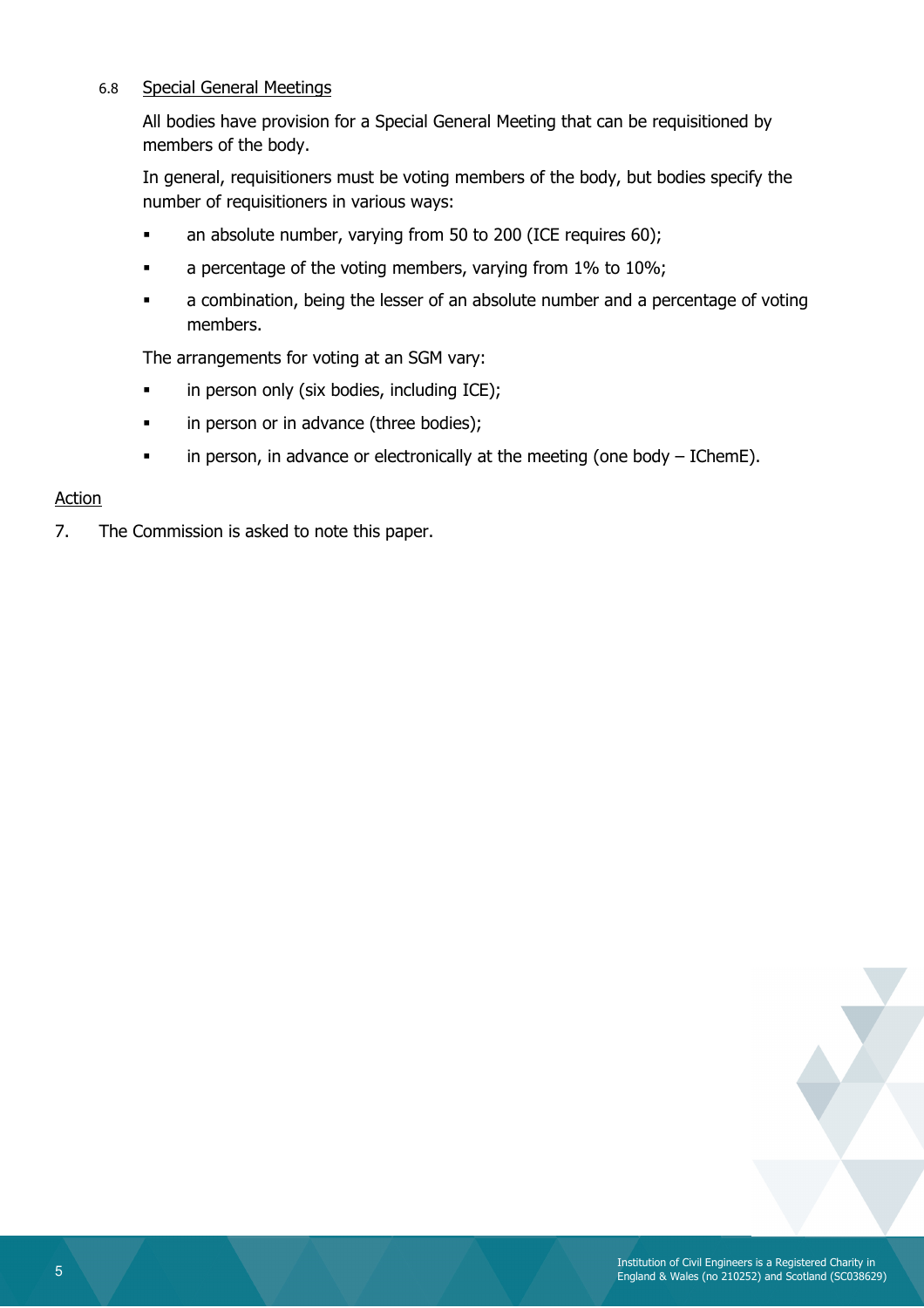| Organisation:                                                           | <b>The Institution of Civil Engineers</b>                                                                                                                                                                                                                                                                                                                          |  |  |  |
|-------------------------------------------------------------------------|--------------------------------------------------------------------------------------------------------------------------------------------------------------------------------------------------------------------------------------------------------------------------------------------------------------------------------------------------------------------|--|--|--|
| Legal and Charitable Status:                                            | Incorporated by Royal Charter                                                                                                                                                                                                                                                                                                                                      |  |  |  |
|                                                                         | Registered as an Educational Charity                                                                                                                                                                                                                                                                                                                               |  |  |  |
| Number of Members:                                                      | 92,000                                                                                                                                                                                                                                                                                                                                                             |  |  |  |
| What is the trustee / governing body?                                   | <b>Trustee Board</b>                                                                                                                                                                                                                                                                                                                                               |  |  |  |
| What size and composition?                                              | 12 members of the Institution:                                                                                                                                                                                                                                                                                                                                     |  |  |  |
| How are members appointed?                                              | President (Chair)<br>$1*$ (see footnote)                                                                                                                                                                                                                                                                                                                           |  |  |  |
|                                                                         | Senior VP<br>$1*$                                                                                                                                                                                                                                                                                                                                                  |  |  |  |
|                                                                         | Other VPs<br>6* (see footnote)                                                                                                                                                                                                                                                                                                                                     |  |  |  |
|                                                                         | <b>Council Members</b><br>(elected by Council)<br>3 <sup>7</sup>                                                                                                                                                                                                                                                                                                   |  |  |  |
|                                                                         | (see footnote)<br>Member<br>$1*$                                                                                                                                                                                                                                                                                                                                   |  |  |  |
|                                                                         | footnote: positions marked * are recommended by the<br>Nomination Committee of the Trustee Board and approved by<br>the Council                                                                                                                                                                                                                                    |  |  |  |
| Who Chairs TB?                                                          | President                                                                                                                                                                                                                                                                                                                                                          |  |  |  |
| Term                                                                    | 1 year                                                                                                                                                                                                                                                                                                                                                             |  |  |  |
| Is there a strategic advisory /<br>supervisory body?                    | Yes - the Council                                                                                                                                                                                                                                                                                                                                                  |  |  |  |
| What size and composition?                                              | 38 members of the Institution:                                                                                                                                                                                                                                                                                                                                     |  |  |  |
| How are members appointed?                                              | President<br>(as footnote above)<br>1                                                                                                                                                                                                                                                                                                                              |  |  |  |
|                                                                         | Senior VP<br>(as footnote above)<br>1                                                                                                                                                                                                                                                                                                                              |  |  |  |
|                                                                         | Imm Past Pres<br>(ex-officio)<br>1                                                                                                                                                                                                                                                                                                                                 |  |  |  |
|                                                                         | General Members<br>(elected by voting members)<br>15                                                                                                                                                                                                                                                                                                               |  |  |  |
|                                                                         | UK Regnl Membs<br>(elected by voting members)<br>12 <sup>2</sup>                                                                                                                                                                                                                                                                                                   |  |  |  |
|                                                                         | <b>Int'l Members</b><br>(elected by voting members)<br>5                                                                                                                                                                                                                                                                                                           |  |  |  |
|                                                                         | Graduates<br>(elected by Grad members)<br>3                                                                                                                                                                                                                                                                                                                        |  |  |  |
| Any recent developments or emerging<br>proposals for governance change? | New arrangements were implemented in November 2018<br>following approval in a member ballot.                                                                                                                                                                                                                                                                       |  |  |  |
|                                                                         | These changes were contested at an SGM where the following<br>motions were carried: expressing disappointment with ICE's<br>handling of the Governance Ballot; requiring the ICE Council to<br>undertake extensive and effective consultation within ICE's<br>membership at large; and requiring the ICE Council to formulate<br>new proposals for ICE Governance. |  |  |  |
|                                                                         | Despite the SGM motions being carried, the governance changes<br>were implemented for procedural reasons. The Council<br>accepted the SGM motions and established a Presidential<br>Commission to review ICE governance.                                                                                                                                           |  |  |  |
| Is there an SGM process? If so:                                         | Yes                                                                                                                                                                                                                                                                                                                                                                |  |  |  |
| • how many members can call an SGM                                      | 60 Corporate Members                                                                                                                                                                                                                                                                                                                                               |  |  |  |
| how are votes cast at the SGM<br>٠                                      | In person at the SGM - no proxy or electronic voting                                                                                                                                                                                                                                                                                                               |  |  |  |
| • how are decisions made at the SGM<br>(simple majority or otherwise)   | Simple majority                                                                                                                                                                                                                                                                                                                                                    |  |  |  |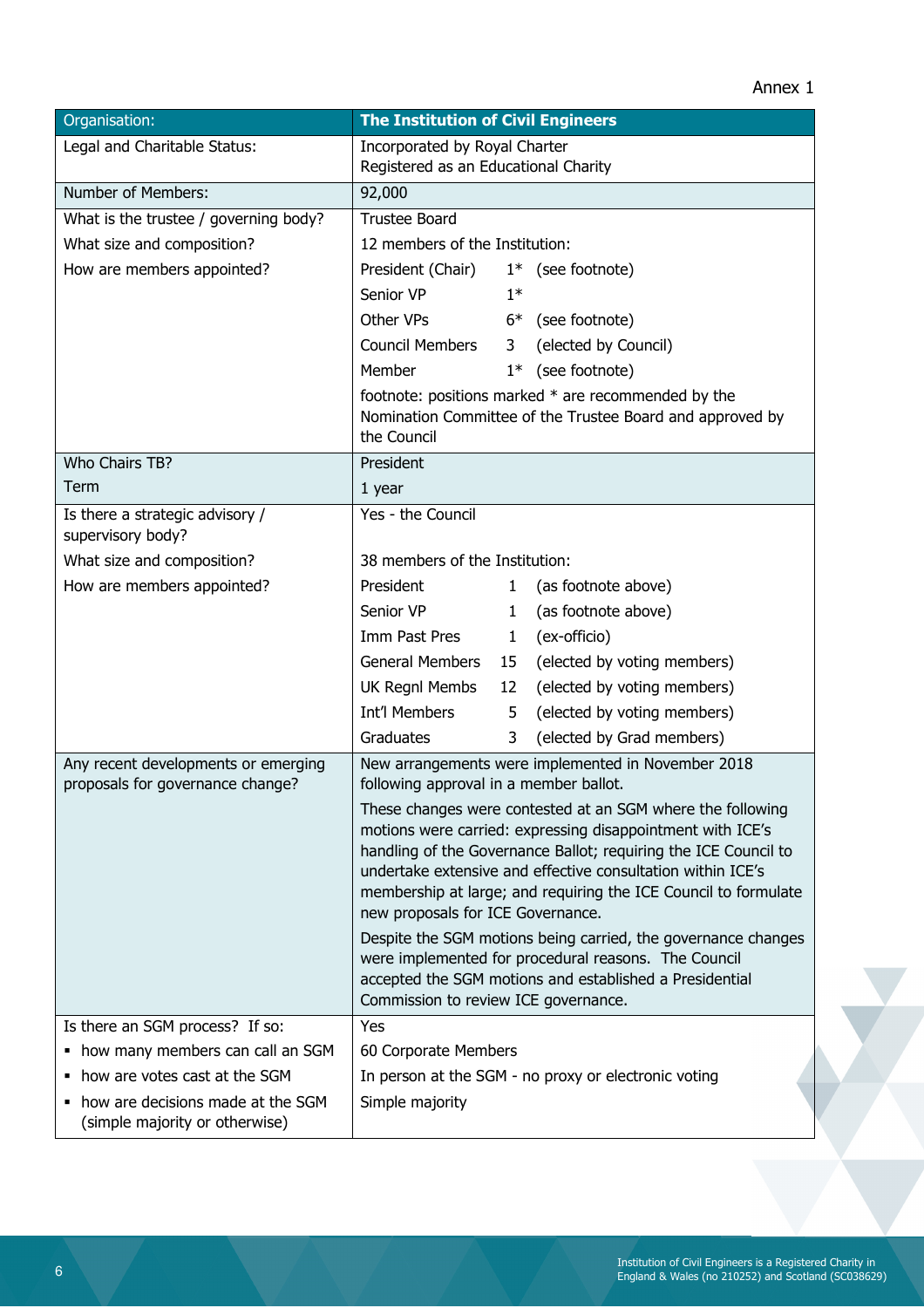| Organisation:                         | <b>The Institution of Chemical Engineers</b>                                                                                                                                                                                                                                                                                                                                                                                                                                                      |  |  |  |
|---------------------------------------|---------------------------------------------------------------------------------------------------------------------------------------------------------------------------------------------------------------------------------------------------------------------------------------------------------------------------------------------------------------------------------------------------------------------------------------------------------------------------------------------------|--|--|--|
| Legal and Charitable Status:          | Incorporated by Royal Charter                                                                                                                                                                                                                                                                                                                                                                                                                                                                     |  |  |  |
|                                       | Registered as an Educational Charity                                                                                                                                                                                                                                                                                                                                                                                                                                                              |  |  |  |
| Number of Members:                    | 37,000                                                                                                                                                                                                                                                                                                                                                                                                                                                                                            |  |  |  |
| What is the trustee / governing body? | Board of Trustees (since June 2018)                                                                                                                                                                                                                                                                                                                                                                                                                                                               |  |  |  |
| What size and composition?            | 12 members of the Institution:                                                                                                                                                                                                                                                                                                                                                                                                                                                                    |  |  |  |
| How are members appointed?            | President (Chair)<br>$1*$ (see footnote 2) }                                                                                                                                                                                                                                                                                                                                                                                                                                                      |  |  |  |
|                                       | Deputy President<br>$1^*$ (see footnote 1) } Honorary                                                                                                                                                                                                                                                                                                                                                                                                                                             |  |  |  |
|                                       | Past President<br>$1*$ (see footnote 3) } Officers                                                                                                                                                                                                                                                                                                                                                                                                                                                |  |  |  |
|                                       | Hon Treasurer<br>$1^*$ (see footnote 1) }                                                                                                                                                                                                                                                                                                                                                                                                                                                         |  |  |  |
|                                       | Other VPs<br>$3*$ (see footnote 1)                                                                                                                                                                                                                                                                                                                                                                                                                                                                |  |  |  |
|                                       | Regional Member<br>$2*$ (see footnote 4)                                                                                                                                                                                                                                                                                                                                                                                                                                                          |  |  |  |
|                                       | Ordinary member<br>$3*$ (see footnote 1)                                                                                                                                                                                                                                                                                                                                                                                                                                                          |  |  |  |
|                                       | All Trustees stand for election, albeit in different forms.<br>Honorary Officer terms are for one-year renewable once, (but<br>not normally exercised) with the Honorary Treasurer's term<br>being renewable for up to 6 years. Other Trustees stand for<br>three-year terms.                                                                                                                                                                                                                     |  |  |  |
|                                       | Footnotes:                                                                                                                                                                                                                                                                                                                                                                                                                                                                                        |  |  |  |
|                                       | 1. The Institution publishes role profiles and person<br>specifications for each role and invites applications from the<br>membership. A nominations committee (3 members nominated<br>by the Board $-$ but not current trustees $-$ and 3 members<br>nominated by congress) confirms the eligibility and suitability of<br>candidates. Other than the President and Past President, all<br>other candidates are elected by the Voting Members (being<br>those who are professionally qualified). |  |  |  |
|                                       | 2. The Deputy President will normally be the only candidate for<br>President (unless the Board determines otherwise).                                                                                                                                                                                                                                                                                                                                                                             |  |  |  |
|                                       | 3. The President will be the only candidate for Past President.                                                                                                                                                                                                                                                                                                                                                                                                                                   |  |  |  |
|                                       | 4. Those Regions with more than 1000 qualified members<br>(currently only the UK and Australia) shall each elect a member<br>of the Board.                                                                                                                                                                                                                                                                                                                                                        |  |  |  |
| Who Chairs TB?                        |                                                                                                                                                                                                                                                                                                                                                                                                                                                                                                   |  |  |  |
| Term                                  |                                                                                                                                                                                                                                                                                                                                                                                                                                                                                                   |  |  |  |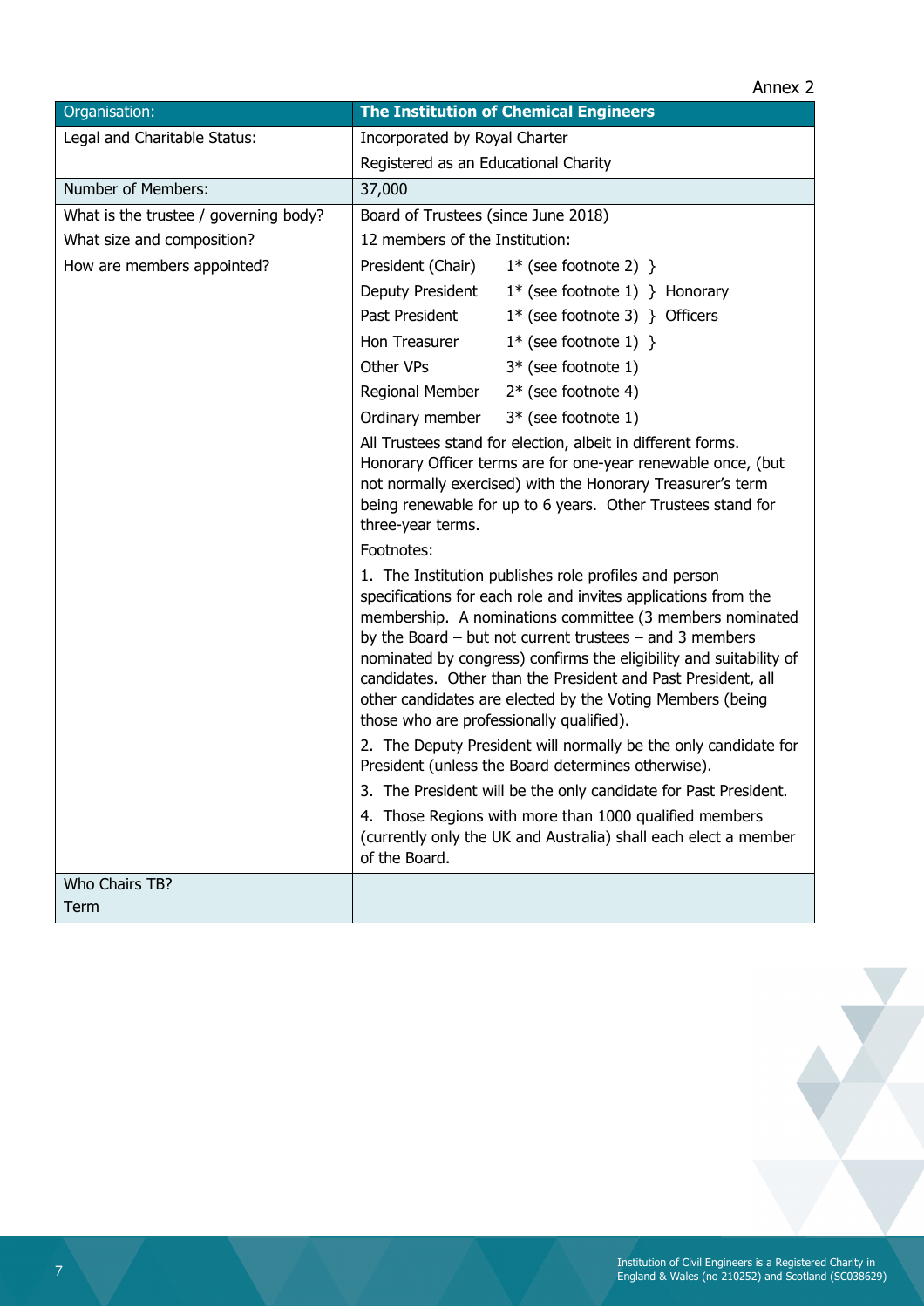| Is there a strategic advisory /                                         | Yes (Advisory) - the Congress                                                                                                                                                                                                                                                                                                                                                                                                                                                                                                                                                            |
|-------------------------------------------------------------------------|------------------------------------------------------------------------------------------------------------------------------------------------------------------------------------------------------------------------------------------------------------------------------------------------------------------------------------------------------------------------------------------------------------------------------------------------------------------------------------------------------------------------------------------------------------------------------------------|
| supervisory body?                                                       | Up to 40 members of the Institution who are elected as follows:                                                                                                                                                                                                                                                                                                                                                                                                                                                                                                                          |
| What size and composition?                                              | <b>Functional College 14</b>                                                                                                                                                                                                                                                                                                                                                                                                                                                                                                                                                             |
| How are members appointed?                                              | 4 Fellows                                                                                                                                                                                                                                                                                                                                                                                                                                                                                                                                                                                |
|                                                                         | 4 Members                                                                                                                                                                                                                                                                                                                                                                                                                                                                                                                                                                                |
|                                                                         | 4 Early Career members                                                                                                                                                                                                                                                                                                                                                                                                                                                                                                                                                                   |
|                                                                         | 2 Students                                                                                                                                                                                                                                                                                                                                                                                                                                                                                                                                                                               |
|                                                                         | Regional College 25 (1 kept in reserve in case of numerical<br>changes)                                                                                                                                                                                                                                                                                                                                                                                                                                                                                                                  |
|                                                                         | Branches with:                                                                                                                                                                                                                                                                                                                                                                                                                                                                                                                                                                           |
|                                                                         | More than 1000 members hold 2 seats each                                                                                                                                                                                                                                                                                                                                                                                                                                                                                                                                                 |
|                                                                         | Between 100 and 999 hold 1 seat each                                                                                                                                                                                                                                                                                                                                                                                                                                                                                                                                                     |
|                                                                         | The remainder of the membership share 2 seats                                                                                                                                                                                                                                                                                                                                                                                                                                                                                                                                            |
| Any recent developments or emerging<br>proposals for governance change? | The above structure was implemented in June 2018. Congress<br>holds five virtual sessions and one physical meeting each year.<br>The elections took place in October and the first virtual session<br>is currently underway.<br>During the migration from the old Council to the new Board, an<br>interim candidate committee merely carried out eligibility<br>assessment of candidates. The lesson learnt is that the new<br>Nominations Committee must carry out suitability assessment<br>for all trustee candidates.<br>The Institution is currently reviewing the EGM trigger (see |
|                                                                         | below).                                                                                                                                                                                                                                                                                                                                                                                                                                                                                                                                                                                  |
| Is there an SGM process? If so:                                         | Yes (EGM)                                                                                                                                                                                                                                                                                                                                                                                                                                                                                                                                                                                |
| • how many members can call an SGM                                      | 50 Voting Members (ie Corporate Members). The Institution is<br>currently reviewing the EGM trigger, as 50 members is felt to be<br>too low in the digital age. 5% may be more appropriate, as is<br>often found in the corporate world. The Board will be discussing<br>this on 17 January 2019.                                                                                                                                                                                                                                                                                        |
| • how are votes cast at the SGM                                         | Ballot (including by electronic means) of all voting members<br>(process required the appointment of proxies until June 2018<br>amendment). Voting may take place in advance of the meeting.                                                                                                                                                                                                                                                                                                                                                                                             |
| how are decisions made at the SGM                                       | The Chair may determine whether a simple or particular majority<br>is required to make a decision, but would normally expect a<br>simple majority to suffice.                                                                                                                                                                                                                                                                                                                                                                                                                            |
| (simple majority or otherwise)                                          |                                                                                                                                                                                                                                                                                                                                                                                                                                                                                                                                                                                          |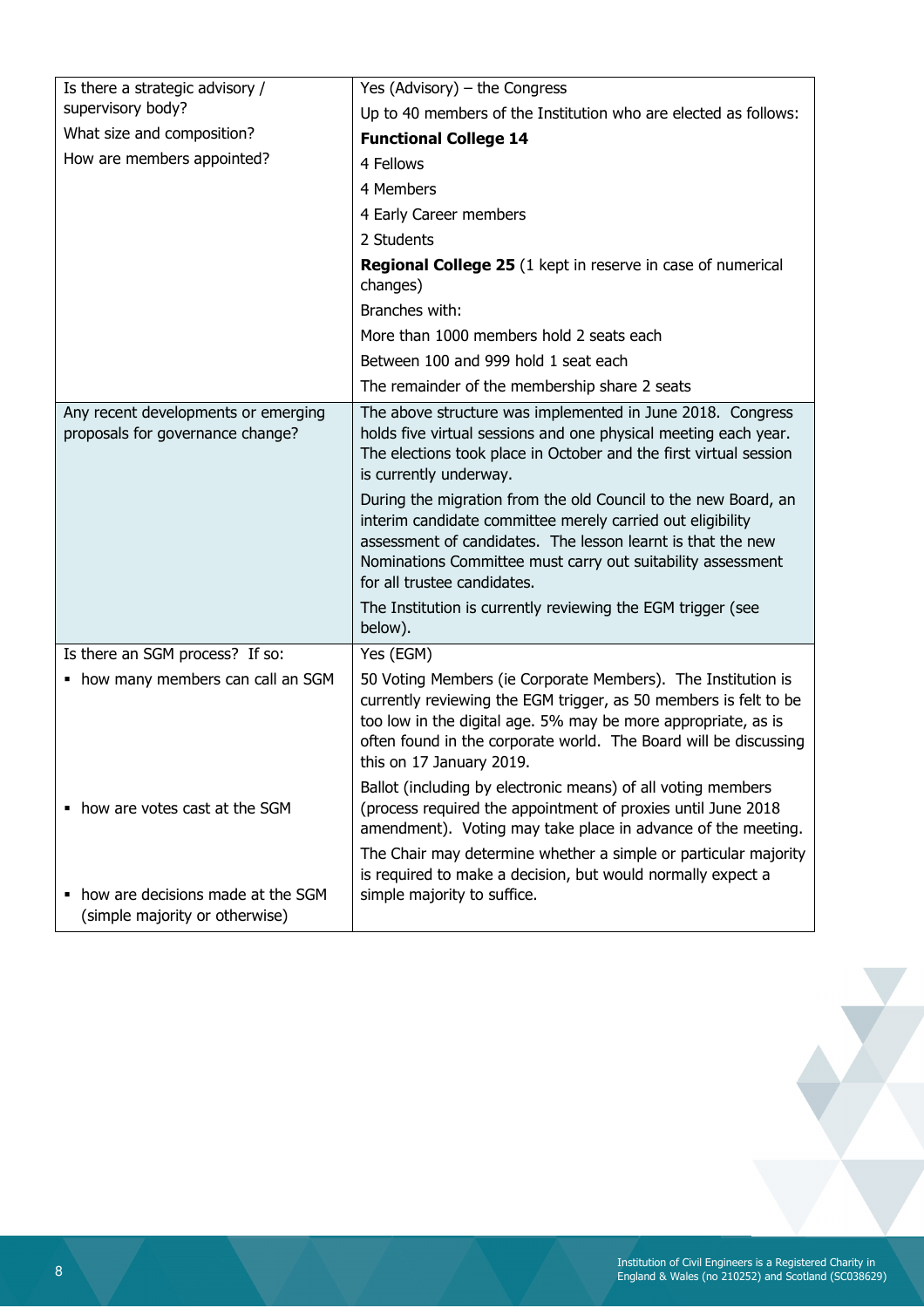|                                                                         | Annex <sub>3</sub>                                                                                                                                                     |
|-------------------------------------------------------------------------|------------------------------------------------------------------------------------------------------------------------------------------------------------------------|
| Organisation:                                                           | The Institution of Engineering and Technology                                                                                                                          |
| Legal and Charitable Status:                                            | Incorporated by Royal Charter                                                                                                                                          |
|                                                                         | Registered as a Charity                                                                                                                                                |
| Number of Members:                                                      | 168,000                                                                                                                                                                |
| What is the trustee / governing body?                                   | <b>Trustee Board</b>                                                                                                                                                   |
| What size and composition?                                              | 16 Trustees, all IET Members:                                                                                                                                          |
| How are members appointed?                                              | President (Chair)<br>1 (appointed by the Board)                                                                                                                        |
|                                                                         | Past President<br>$\mathbf{1}$                                                                                                                                         |
|                                                                         | Deputy Presidents<br>2 (appointed by the Board from VPs)                                                                                                               |
|                                                                         | <b>Vice Presidents</b><br>$6$ (elected*)                                                                                                                               |
|                                                                         | $6$ (elected*)<br><b>Ordinary Members</b>                                                                                                                              |
|                                                                         | * in these cases, candidates are nominated by the Trustee                                                                                                              |
|                                                                         | Board and corporate members and elected by the corporate                                                                                                               |
|                                                                         | members                                                                                                                                                                |
| Who Chairs TB?                                                          | President                                                                                                                                                              |
| Term                                                                    | Normally 1 year but can be up to 3 years                                                                                                                               |
| Is there a strategic advisory /<br>supervisory body?                    | Yes - the Council                                                                                                                                                      |
| What size and composition?                                              | 28 Members of the Institution:                                                                                                                                         |
| How are members appointed?                                              | President (Chair)<br>1                                                                                                                                                 |
|                                                                         | <b>Ordinary Members</b><br>18 (elected by Members)                                                                                                                     |
|                                                                         | <b>Ordinary Member</b><br>9 (appointed by Trustees)                                                                                                                    |
| Any recent developments or emerging<br>proposals for governance change? | SGM held on 11 February 2016. Previously 14 of the 15 Trustees<br>were elected. Also 66 members of Council were elected but<br>some of these posts were left unfilled. |
| Is there an SGM process? If so:                                         | Yes- known as 'General Meetings' in the bye laws.                                                                                                                      |
| • how many members can call an SGM                                      | 50 Honorary Fellows, Fellows or Members.                                                                                                                               |
| • how are votes cast at the SGM                                         | In person at the SGM and proxy but no electronic voting.                                                                                                               |
| • how are decisions made at the SGM<br>(simple majority or otherwise)   | Simple majority                                                                                                                                                        |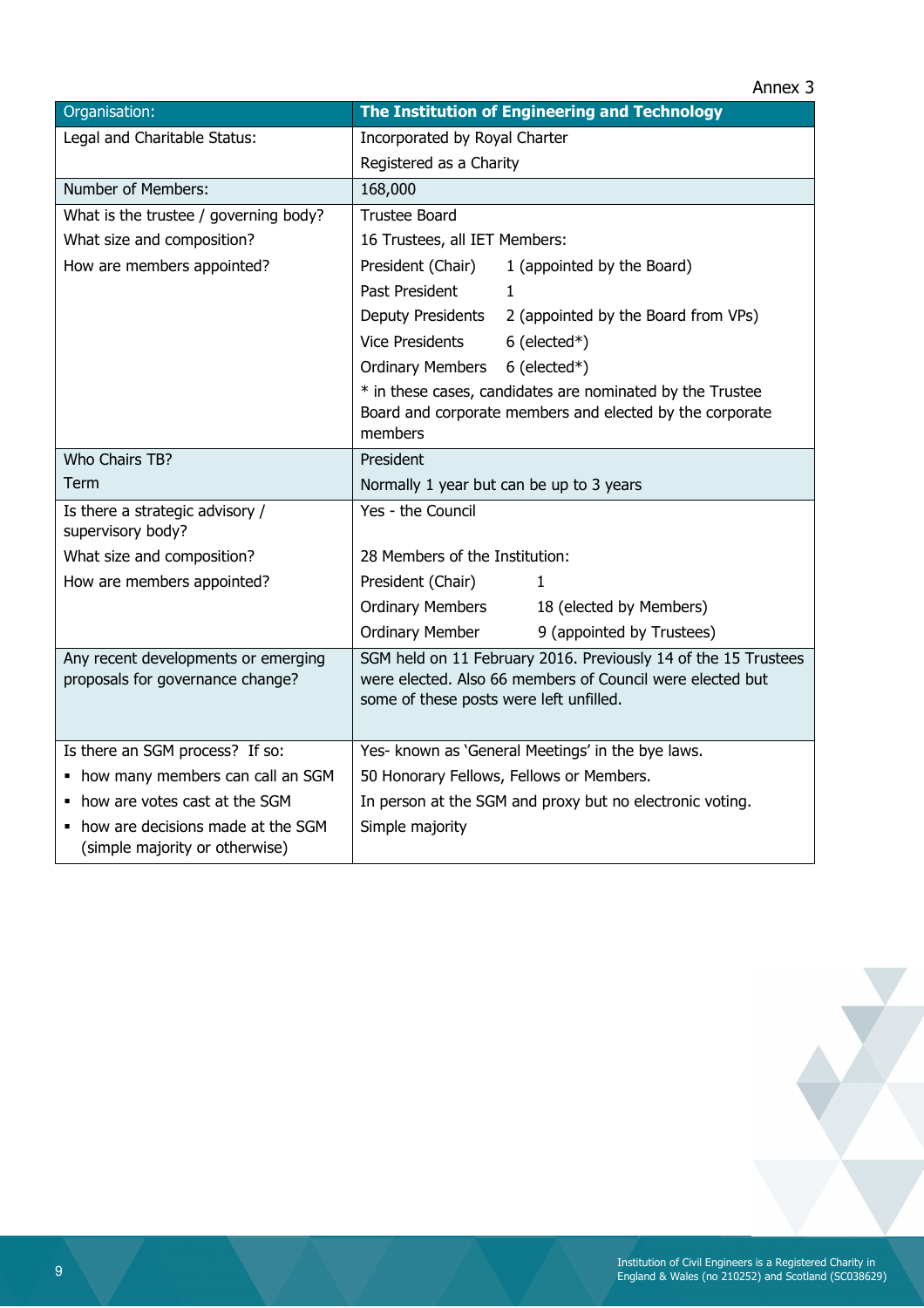| Organisation:                                        | The Chartered Institution of Highways and<br><b>Transportation</b>                                                                                                                                                                               |
|------------------------------------------------------|--------------------------------------------------------------------------------------------------------------------------------------------------------------------------------------------------------------------------------------------------|
| Legal and Charitable Status:                         | Incorporated by Royal Charter<br>Registered Charity                                                                                                                                                                                              |
| Number of Members:                                   | 14,500                                                                                                                                                                                                                                           |
| What is the trustee / governing body?                | <b>Board of Trustees</b>                                                                                                                                                                                                                         |
| What size and composition?                           | 12 members of the Institution:                                                                                                                                                                                                                   |
| How are members appointed?                           | Ex-Officio (subject to annual confirmation by membership at the<br>AGM)                                                                                                                                                                          |
|                                                      | • President / Chair)                                                                                                                                                                                                                             |
|                                                      | • Senior Vice President                                                                                                                                                                                                                          |
|                                                      | • Immediate Past president                                                                                                                                                                                                                       |
|                                                      | • Vice President (confirmed by Council)                                                                                                                                                                                                          |
|                                                      | • Honorary Treasurer (confirmed by Council)                                                                                                                                                                                                      |
|                                                      | Other appointments (subject to approval by Council)                                                                                                                                                                                              |
|                                                      | • 4 x Chairs of Strategic Boards (Note 1)                                                                                                                                                                                                        |
|                                                      | • 2 x Members without portfolio (Note 1)                                                                                                                                                                                                         |
|                                                      | • 1 x Regional Representative (Note 2)                                                                                                                                                                                                           |
|                                                      | Note 1: Appointments recommended by the Presidential Team                                                                                                                                                                                        |
|                                                      | Note 2: Appointment recommended by Regional Panel                                                                                                                                                                                                |
| Who Chairs TB?                                       | President                                                                                                                                                                                                                                        |
| Term                                                 | 1 year                                                                                                                                                                                                                                           |
| Is there a strategic advisory /<br>supervisory body? | Yes - the Council                                                                                                                                                                                                                                |
| What size and composition?                           | 40 members of the Institution:                                                                                                                                                                                                                   |
| How are members appointed?                           | The President, 2 Vice Presidents and 3 most recent Past<br>Presidents                                                                                                                                                                            |
|                                                      | Honorary Treasurer (Ex officio appointment approved by Council<br>and confirmed at AGM)                                                                                                                                                          |
|                                                      | 13 x Regional Representatives (Elected by regions and<br>candidates must have support from a minimum of 8 voting<br>members in the region concerned)                                                                                             |
|                                                      | 12 x Ordinary members (Elected by voting members)                                                                                                                                                                                                |
|                                                      | 8 x Nominated members including 2 Young Professionals<br>(Proposed by Presidential Team for approval by Council)                                                                                                                                 |
| Any recent developments or emerging                  | A Governance review is under way to consider the effectiveness                                                                                                                                                                                   |
| proposals for governance change?                     | of current governance structures and systems and to make<br>recommendations on any changes needed as we evolve and<br>grow. The review group is chaired by a former CIHT president<br>and has been looking at the following areas of governance: |
|                                                      | role of President and Chair of the Board of Trustees                                                                                                                                                                                             |
|                                                      | introduction of a Nominations Panel as part of the<br>appointment process for the President and other senior<br>member roles                                                                                                                     |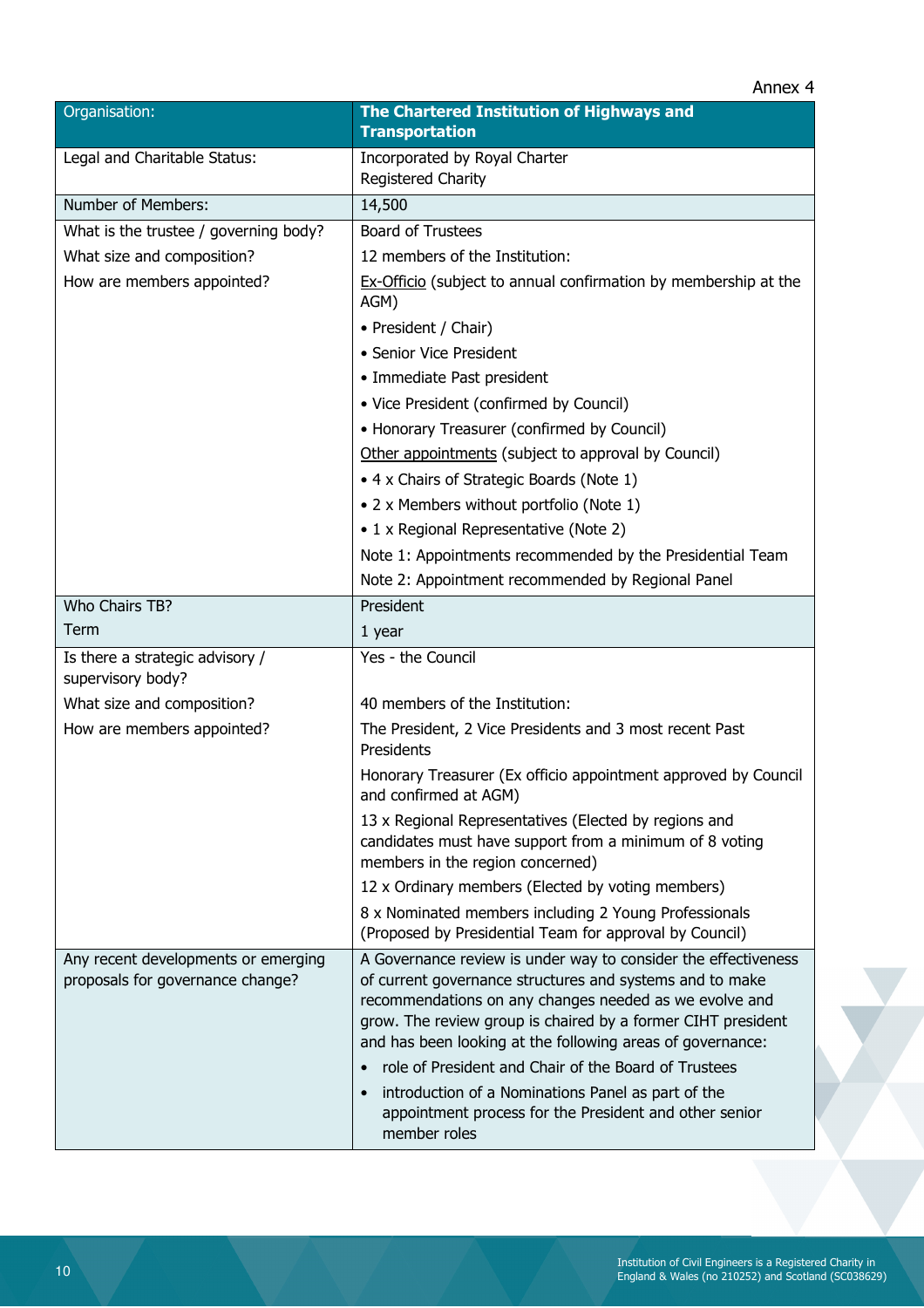|                                                                     | increasing the involvement of our Young Professionals on the<br>$\bullet$<br>Board of Trustees and Council                   |
|---------------------------------------------------------------------|------------------------------------------------------------------------------------------------------------------------------|
|                                                                     | increasing the number of members on Council and<br>considering whether Council meets three times a year for the<br>whole day |
|                                                                     | reviewing the alignment of strategic boards with the delivery<br>of work programme                                           |
|                                                                     | updating Charter, Byelaws and Standing Orders                                                                                |
| Is there an SGM process? If so:                                     | Yes, EGM                                                                                                                     |
| how many members can call an SGM                                    | 10% or 100 voting members, whichever is less                                                                                 |
| • how are votes cast at the SGM                                     | In person at the EGM by show of hands or poll if demanded - no<br>proxy or electronic voting                                 |
| how are decisions made at the SGM<br>(simple majority or otherwise) | Simple majority                                                                                                              |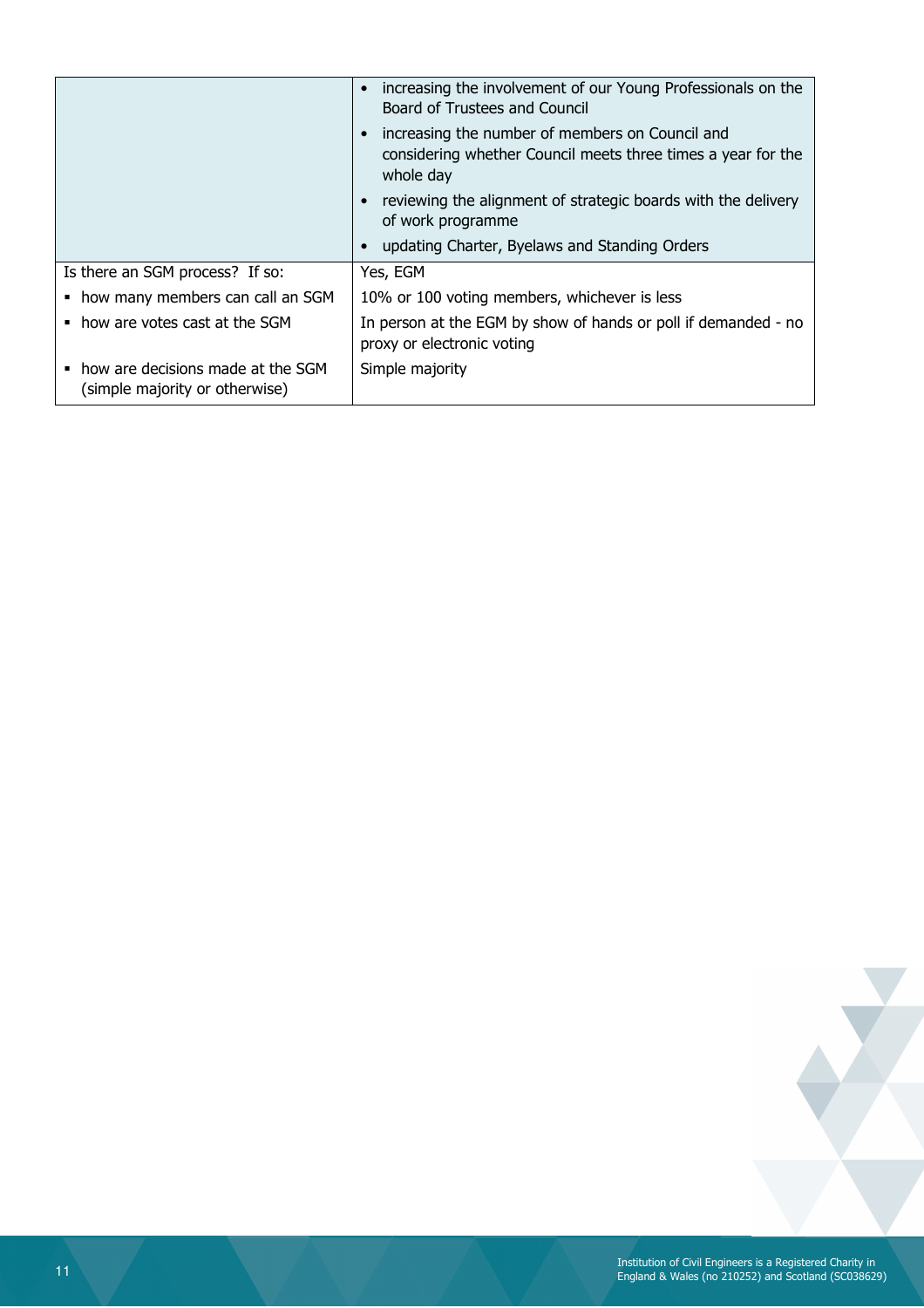| Organisation:                                                           | <b>The Institution of Mechanical Engineers</b>                                                                                                                                                                                                                                   |
|-------------------------------------------------------------------------|----------------------------------------------------------------------------------------------------------------------------------------------------------------------------------------------------------------------------------------------------------------------------------|
| Legal and Charitable Status:                                            | Incorporated by Royal Charter                                                                                                                                                                                                                                                    |
|                                                                         | Registered as a Charity                                                                                                                                                                                                                                                          |
| Number of Members:                                                      | 120,000                                                                                                                                                                                                                                                                          |
| What is the trustee / governing body?                                   | <b>Trustee Board</b>                                                                                                                                                                                                                                                             |
| What size and composition?                                              | 13 Trustees plus 2 ex-officio:                                                                                                                                                                                                                                                   |
| How are members appointed?                                              | President (Chair)<br>1 (elected* from VPs)                                                                                                                                                                                                                                       |
|                                                                         | President-Elect<br>1 (elected* from VPs)                                                                                                                                                                                                                                         |
|                                                                         | <b>Vice Presidents</b><br>4 (elected* from Ordinary TB Members)                                                                                                                                                                                                                  |
|                                                                         | <b>International VP</b><br>1 (elected* from Ordinary TB Members)                                                                                                                                                                                                                 |
|                                                                         | <b>Ordinary Members</b><br>6 (elected* from Corporate Members)                                                                                                                                                                                                                   |
|                                                                         | Council Member<br>1 (ex-officio, elected by Council)                                                                                                                                                                                                                             |
|                                                                         | <b>YMB Member</b><br>1 (ex-officio)                                                                                                                                                                                                                                              |
|                                                                         | * in these cases, candidates are nominated by the Trustee<br>Board and corporate members and elected by the corporate<br>members.                                                                                                                                                |
| Who Chairs TB?                                                          | President                                                                                                                                                                                                                                                                        |
| Term                                                                    | 1 year                                                                                                                                                                                                                                                                           |
| Is there a strategic advisory /<br>supervisory body?                    | Yes - the Council                                                                                                                                                                                                                                                                |
| What size and composition?                                              | 67 Members of the Institution:                                                                                                                                                                                                                                                   |
| How are members appointed?                                              | President (Chair)<br>1                                                                                                                                                                                                                                                           |
|                                                                         | <b>Immediate Past Presidents</b><br>4                                                                                                                                                                                                                                            |
|                                                                         | <b>Divisional Chairs</b><br>8                                                                                                                                                                                                                                                    |
|                                                                         | Group Chairs<br>10                                                                                                                                                                                                                                                               |
|                                                                         | Regional Chairs<br>16                                                                                                                                                                                                                                                            |
|                                                                         | <b>International Region Chairs</b><br>7                                                                                                                                                                                                                                          |
|                                                                         | Young Members<br>4                                                                                                                                                                                                                                                               |
|                                                                         | Fellows of the Institution<br>16 (elected)                                                                                                                                                                                                                                       |
|                                                                         | Members of the Institution<br>12 (elected)                                                                                                                                                                                                                                       |
|                                                                         | Chair of Equality & Diversity SG 1                                                                                                                                                                                                                                               |
| Any recent developments or emerging<br>proposals for governance change? | An SGM was held on 21 May 2018 in relation to governance<br>issues, but as there were a number of legal and constitutional<br>challenges the vote was deemed to be non-binding until these<br>are resolved. The President and CEO both resigned their<br>positions in July 2018. |
| Is there an SGM process? If so:                                         | Yes.                                                                                                                                                                                                                                                                             |
| • how many members can call an SGM                                      | 50 Corporate Members and/or Associated Members                                                                                                                                                                                                                                   |
| • how are votes cast at the SGM                                         | In person at the SGM and by proxy but no electronic voting                                                                                                                                                                                                                       |
| how are decisions made at the SGM<br>(simple majority or otherwise)     | Simple majority                                                                                                                                                                                                                                                                  |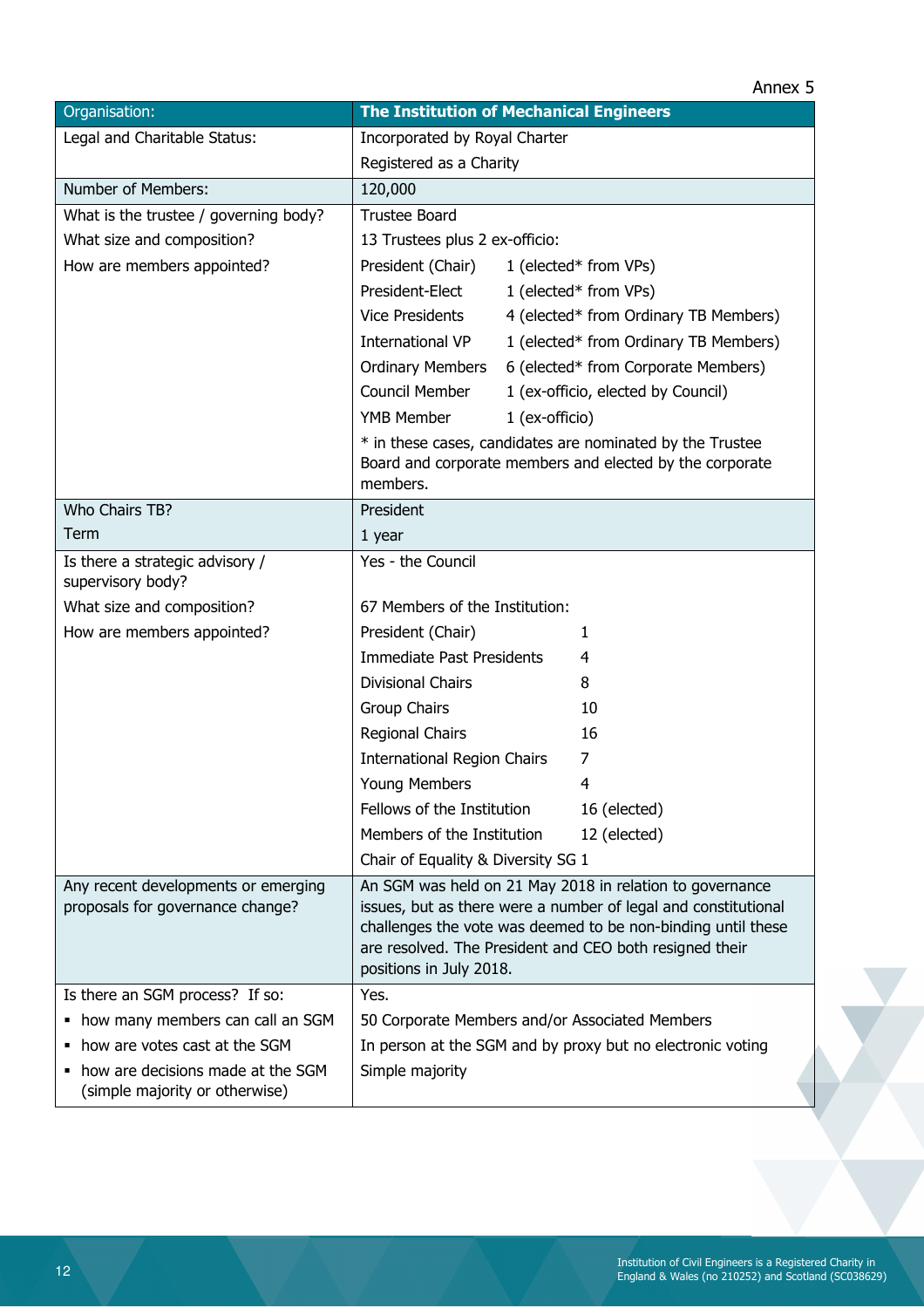| Organisation:                                                         | <b>The Institution of Structural Engineers</b>                                                                              |
|-----------------------------------------------------------------------|-----------------------------------------------------------------------------------------------------------------------------|
| Legal and Charitable Status:                                          | Incorporated by Royal Charter                                                                                               |
|                                                                       | Registered as an Educational Charity                                                                                        |
| Number of Members:                                                    | 30,000                                                                                                                      |
| What is the trustee / governing body?                                 | <b>Trustee Board</b>                                                                                                        |
| What size and composition?                                            | 11 members of the Institution:                                                                                              |
| How are members appointed?                                            | President (Chair)<br>$1^*$ (ex officio)                                                                                     |
|                                                                       | Senior VP<br>$1*$                                                                                                           |
|                                                                       | Other VPs<br>$2*$                                                                                                           |
|                                                                       | Past President<br>(ex officio)<br>$\mathbf{1}$                                                                              |
|                                                                       | <b>Council Members</b><br>$6*$                                                                                              |
|                                                                       | footnote: positions marked * are recommended by the<br>Nomination Committee and approved/elected by the Council             |
| Who Chairs TB?                                                        | President                                                                                                                   |
| Term                                                                  | 1 year                                                                                                                      |
|                                                                       | (but see Emerging Proposals below)                                                                                          |
| Is there a strategic advisory /<br>supervisory body?                  | Yes - the Council                                                                                                           |
| What size and composition?                                            | Up to approx. 85 members of the Institution (as some may<br>'wear 2 hats').                                                 |
| How are members appointed?                                            | President (see footnote above)                                                                                              |
|                                                                       | Senior VP (see footnote above)                                                                                              |
|                                                                       | Up to 4 other VPs (all initially elected by voting members but                                                              |
|                                                                       | may then move to being appointed by Council on the                                                                          |
|                                                                       | recommendation of the Nominations Committee if expected to<br>be a future candidate for President).                         |
|                                                                       | Up to 4 Past Presidents (see footnote above)                                                                                |
|                                                                       | 30 'Ordinary' members (elected by voting members)                                                                           |
|                                                                       | 32 Regional Group Chairmen (elected by voting members in                                                                    |
|                                                                       | their regional group) Regional Groups cover all of the UK and<br>particular areas in the rest of the world                  |
|                                                                       | 4 Graduates resident in the UK appointed by the Young<br><b>Members Panel</b>                                               |
|                                                                       | 4 Graduates resident outside the UK appointed by NomCo                                                                      |
|                                                                       | Up to 5 co-opted members (see footnote above)                                                                               |
| Any recent developments or emerging                                   | Are separating the roles of President and Chair of TB. The Chair                                                            |
| proposals for governance change?                                      | will be appointed through a process of advertising and interview.                                                           |
|                                                                       | Term will be 2 years with the possibility of a further 2 years.<br>The President will remain a member of the Trustee Board. |
| Is there an SGM process? If so:                                       | Yes, EGM                                                                                                                    |
| • how many members can call an SGM                                    | 250 or 2% of the voting Members (whichever is less)                                                                         |
| • how are votes cast at the SGM                                       | In person at the SGM - no proxy or electronic voting                                                                        |
| • how are decisions made at the SGM<br>(simple majority or otherwise) | Simple majority (except for a motion on subscriptions which<br>require as 2/3rds majority).                                 |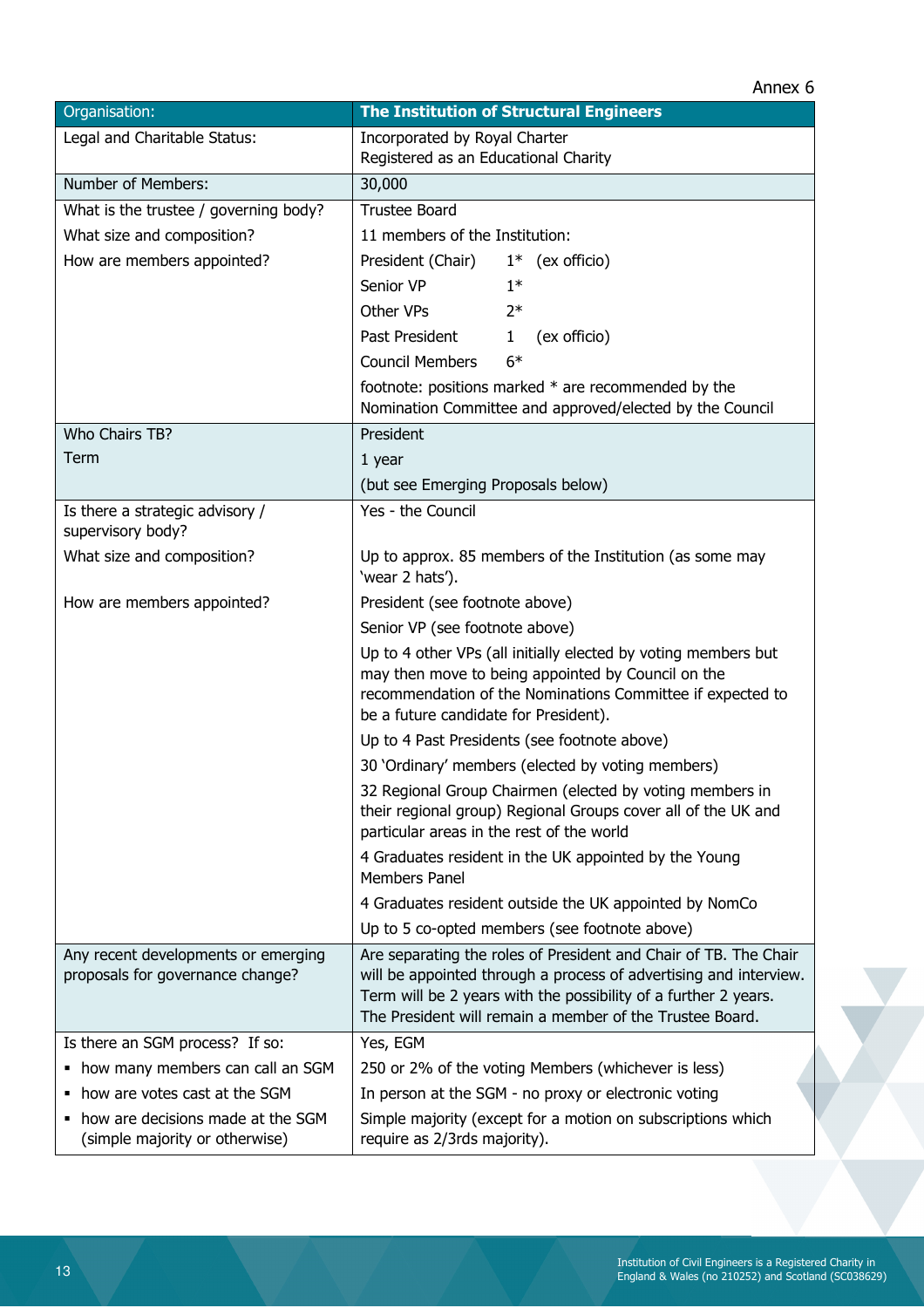|                                                                         | Annex <sub>7</sub>                                                                                                                                                                                          |
|-------------------------------------------------------------------------|-------------------------------------------------------------------------------------------------------------------------------------------------------------------------------------------------------------|
| Organisation:                                                           | <b>Chartered Institution of Water and Environmental</b><br><b>Management</b>                                                                                                                                |
| Legal and Charitable Status:                                            | Incorporated by Royal Charter                                                                                                                                                                               |
|                                                                         | Company limited by guarantee                                                                                                                                                                                |
|                                                                         | Registered Charity                                                                                                                                                                                          |
| Number of Members:                                                      | 10,000                                                                                                                                                                                                      |
| What is the trustee / governing body?                                   | <b>Trustee Board</b>                                                                                                                                                                                        |
| What size and composition?                                              | 15 (including 3 Presidential Team) + 3 possible co-opted                                                                                                                                                    |
| How are members appointed?                                              | Vacancies advertised to membership, selection by interview<br>(clause 80). Interview Panel comprises Trustees and an<br>independent third party. Panel recommendations go to Trustee<br>Board for approval. |
|                                                                         | Chair of TB cannot be President. President must be former<br>member of TB. Chair in office for 3 years.                                                                                                     |
| Who Chairs TB?                                                          | One of the Trustees who is elected by other Trustees (but not<br>the President)                                                                                                                             |
| Term                                                                    | 3 years                                                                                                                                                                                                     |
| Is there a strategic advisory /<br>supervisory body?                    | An Assembly may be held                                                                                                                                                                                     |
| What size and composition?                                              | All members can attend                                                                                                                                                                                      |
| How are members appointed?                                              |                                                                                                                                                                                                             |
| Any recent developments or emerging<br>proposals for governance change? |                                                                                                                                                                                                             |
| Is there an SGM process? If so:                                         | Yes: called Extraordinary General Meeting                                                                                                                                                                   |
| • how many members can call an SGM                                      | Min 250 to call; 12 quorum at EGM                                                                                                                                                                           |
| • how are votes cast at the SGM                                         | Either poll or show of hands. No provision for proxy or electronic<br>voting.                                                                                                                               |
| how are decisions made at the SGM<br>(simple majority or otherwise)     | Simple majority of either poll or show of hands                                                                                                                                                             |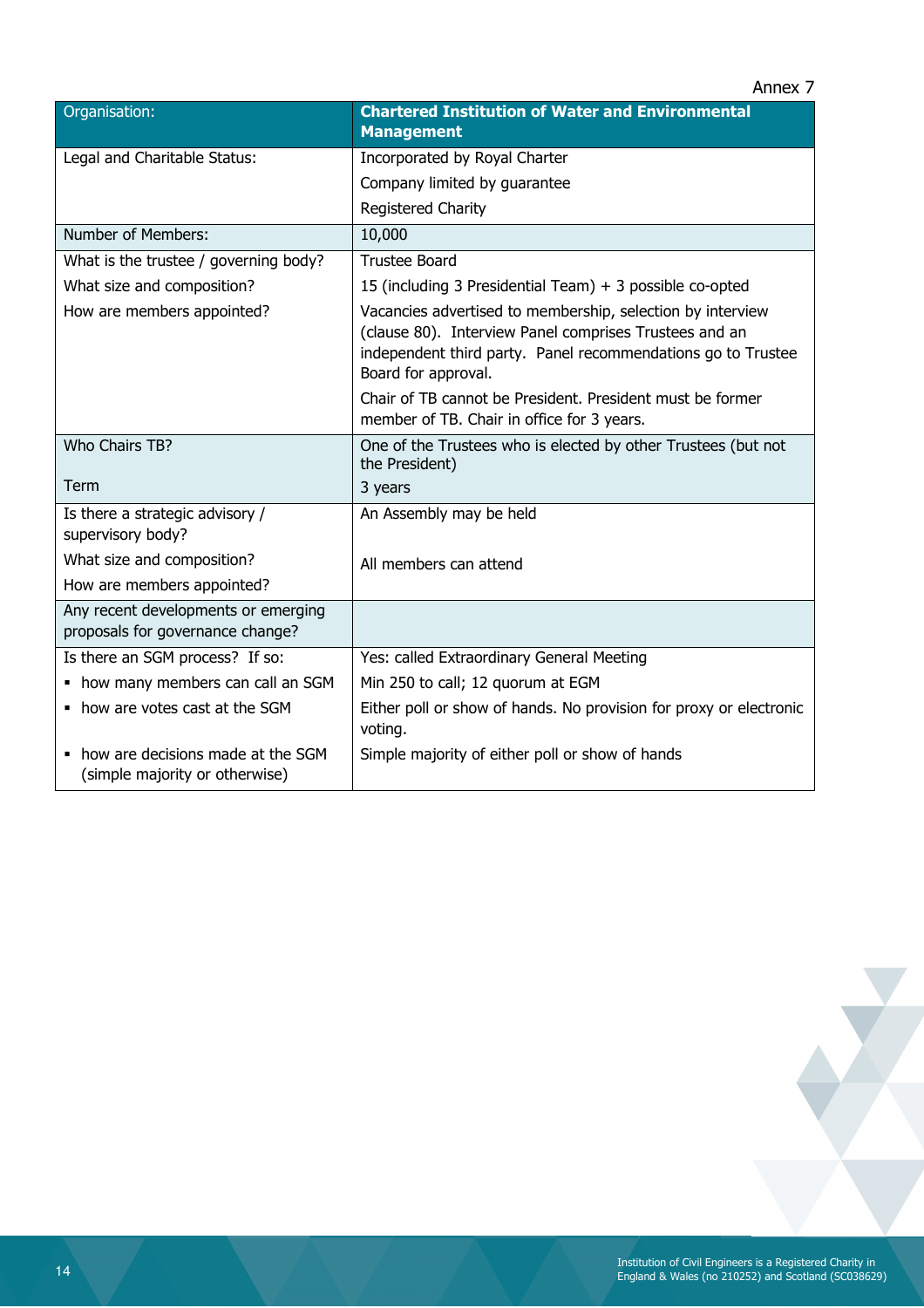| Organisation:                                                                                                    | <b>Royal Institute of British Architects</b>                                                                                                                                                                                                                                                                                                                                                                                                                                                                                                                                                                                                                                                                                                                                                                                                                                                                                                                                                                                                                                                                                                                                                                                                                                                                                                                                                                                                                                                                                                                                                                                                                                                                                                                                             |
|------------------------------------------------------------------------------------------------------------------|------------------------------------------------------------------------------------------------------------------------------------------------------------------------------------------------------------------------------------------------------------------------------------------------------------------------------------------------------------------------------------------------------------------------------------------------------------------------------------------------------------------------------------------------------------------------------------------------------------------------------------------------------------------------------------------------------------------------------------------------------------------------------------------------------------------------------------------------------------------------------------------------------------------------------------------------------------------------------------------------------------------------------------------------------------------------------------------------------------------------------------------------------------------------------------------------------------------------------------------------------------------------------------------------------------------------------------------------------------------------------------------------------------------------------------------------------------------------------------------------------------------------------------------------------------------------------------------------------------------------------------------------------------------------------------------------------------------------------------------------------------------------------------------|
| Legal and Charitable Status:                                                                                     | Incorporated by Royal Charter<br>Registered as a Charity                                                                                                                                                                                                                                                                                                                                                                                                                                                                                                                                                                                                                                                                                                                                                                                                                                                                                                                                                                                                                                                                                                                                                                                                                                                                                                                                                                                                                                                                                                                                                                                                                                                                                                                                 |
| Number of Members:                                                                                               | Approx. 46,000 across all categories                                                                                                                                                                                                                                                                                                                                                                                                                                                                                                                                                                                                                                                                                                                                                                                                                                                                                                                                                                                                                                                                                                                                                                                                                                                                                                                                                                                                                                                                                                                                                                                                                                                                                                                                                     |
| What is the trustee / governing body?<br>What size and composition?<br>How are members appointed?                | Currently all 60 members of Council, are Trustees. The Council<br>members are elected by the membership.<br>Under the preliminary approval of Council, the recommendations<br>of a Constitution Review Group will be put to a Special General<br>Meeting during 2019.                                                                                                                                                                                                                                                                                                                                                                                                                                                                                                                                                                                                                                                                                                                                                                                                                                                                                                                                                                                                                                                                                                                                                                                                                                                                                                                                                                                                                                                                                                                    |
| Who Chairs TB?                                                                                                   | See below.                                                                                                                                                                                                                                                                                                                                                                                                                                                                                                                                                                                                                                                                                                                                                                                                                                                                                                                                                                                                                                                                                                                                                                                                                                                                                                                                                                                                                                                                                                                                                                                                                                                                                                                                                                               |
| Term                                                                                                             |                                                                                                                                                                                                                                                                                                                                                                                                                                                                                                                                                                                                                                                                                                                                                                                                                                                                                                                                                                                                                                                                                                                                                                                                                                                                                                                                                                                                                                                                                                                                                                                                                                                                                                                                                                                          |
| Is there a strategic advisory /<br>supervisory body?<br>What size and composition?<br>How are members appointed? | Not at present, but see below.                                                                                                                                                                                                                                                                                                                                                                                                                                                                                                                                                                                                                                                                                                                                                                                                                                                                                                                                                                                                                                                                                                                                                                                                                                                                                                                                                                                                                                                                                                                                                                                                                                                                                                                                                           |
| Any recent developments or emerging<br>proposals for governance change?                                          | A Constitution Review Group has recommended revised<br>governance arrangements which have received the preliminary<br>approval of the Council. Once the draft Supplemental Charter,<br>Byelaws and Regulations have been approved by the Privy<br>Council and seen by the Charity Commission, the proposal will<br>be brought back in final form for Council approval, before being<br>put to a Special General Meeting of the membership.<br>Under the recommended arrangements, there will be a Board of<br>Trustees of not more than 12 members, a majority of whom<br>must be Council members. The President, the Honorary<br>Secretary and the Honorary Treasurer shall be the ex-officio<br>Trustees. Council will appoint up to nine other Trustees.<br>The President will normally, but not necessarily, chair the Board<br>of Trustees. The President serves a 2-year term.<br>There will be a slightly reduced Council (55 members), will have<br>the following principal functions:<br>to represent the RIBA membership;<br>٠<br>to provide strategic advice & guidance to Board of Trustees;<br>٠<br>to appoint (and remove) members of the Board of Trustees<br>and to hold them to account.<br>The Council will consist of 55 members, comprising:<br>the President, President Elect, Past President, Hon Secretary,<br>٠<br>Hon Treasurer and two Vice-Presidents<br>up to 7 members appointed by Council by resolution<br>п<br>up to 6 National Council Members elected by the Chartered<br>٠<br>members anywhere in the world<br>up to 4 International Council Members<br>п<br>up to a total of 24 regionally elected Council Members from<br>٠<br>among and by Chartered Members, a specific number of<br>members allocated to each of the relevant electoral regions. |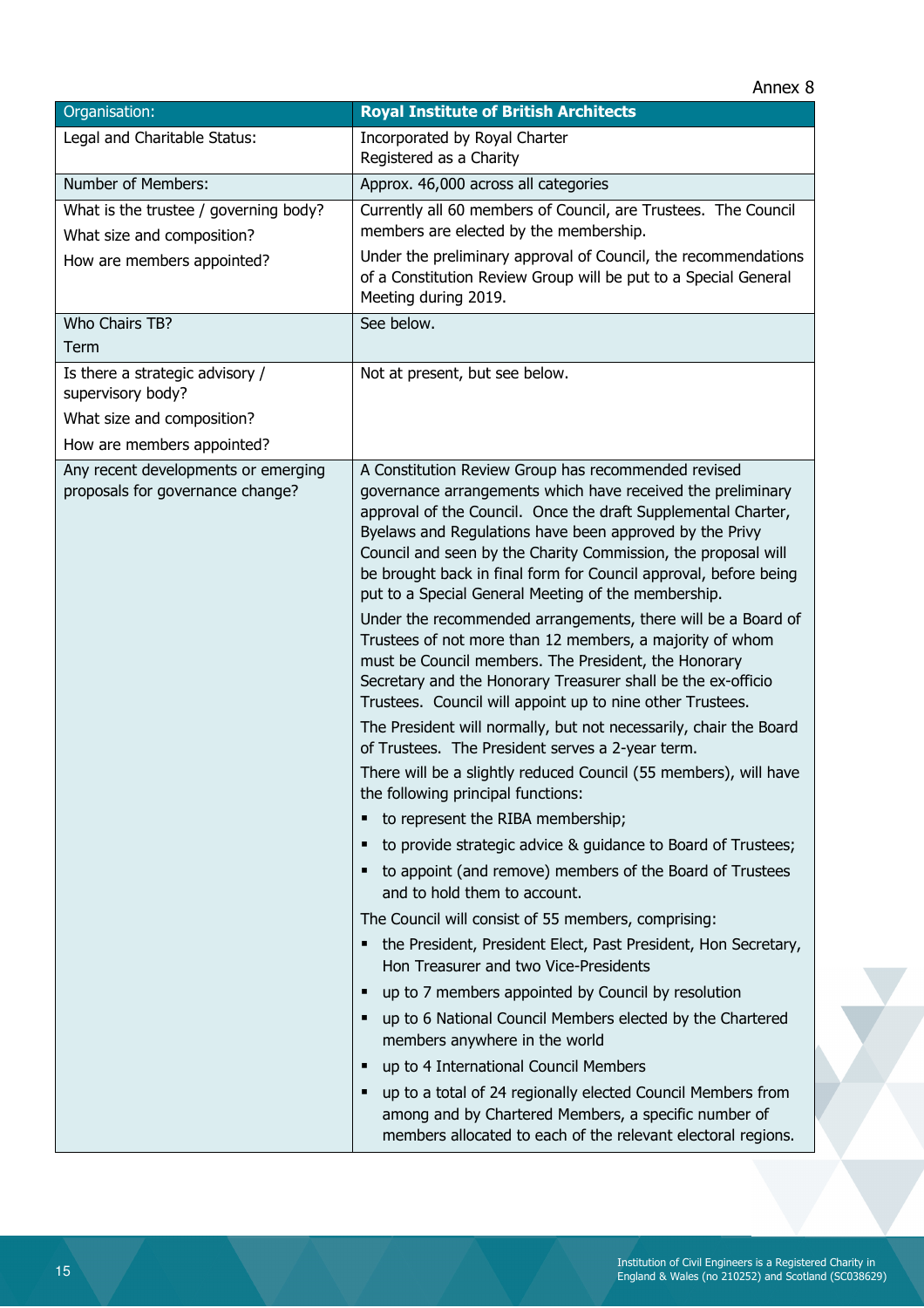|                                                                       | up to 4 student and associate members from members<br>٠<br>anywhere in the world                                     |
|-----------------------------------------------------------------------|----------------------------------------------------------------------------------------------------------------------|
|                                                                       | The Presidents of the Architects' Societies in Scotland, Wales<br>٠<br>and Northern Ireland.                         |
| Is there an SGM process? If so:                                       | Yes, there is provision for SGMs.                                                                                    |
| • how many members can call an SGM                                    | 1% of the Chartered Members                                                                                          |
| • how are votes cast at the SGM                                       | In person or electronically in advance                                                                               |
| • how are decisions made at the SGM<br>(simple majority or otherwise) | 2/3 of total votes in favour, subject to a quorum of over 50<br>Chartered Members attending or voting ahead of time. |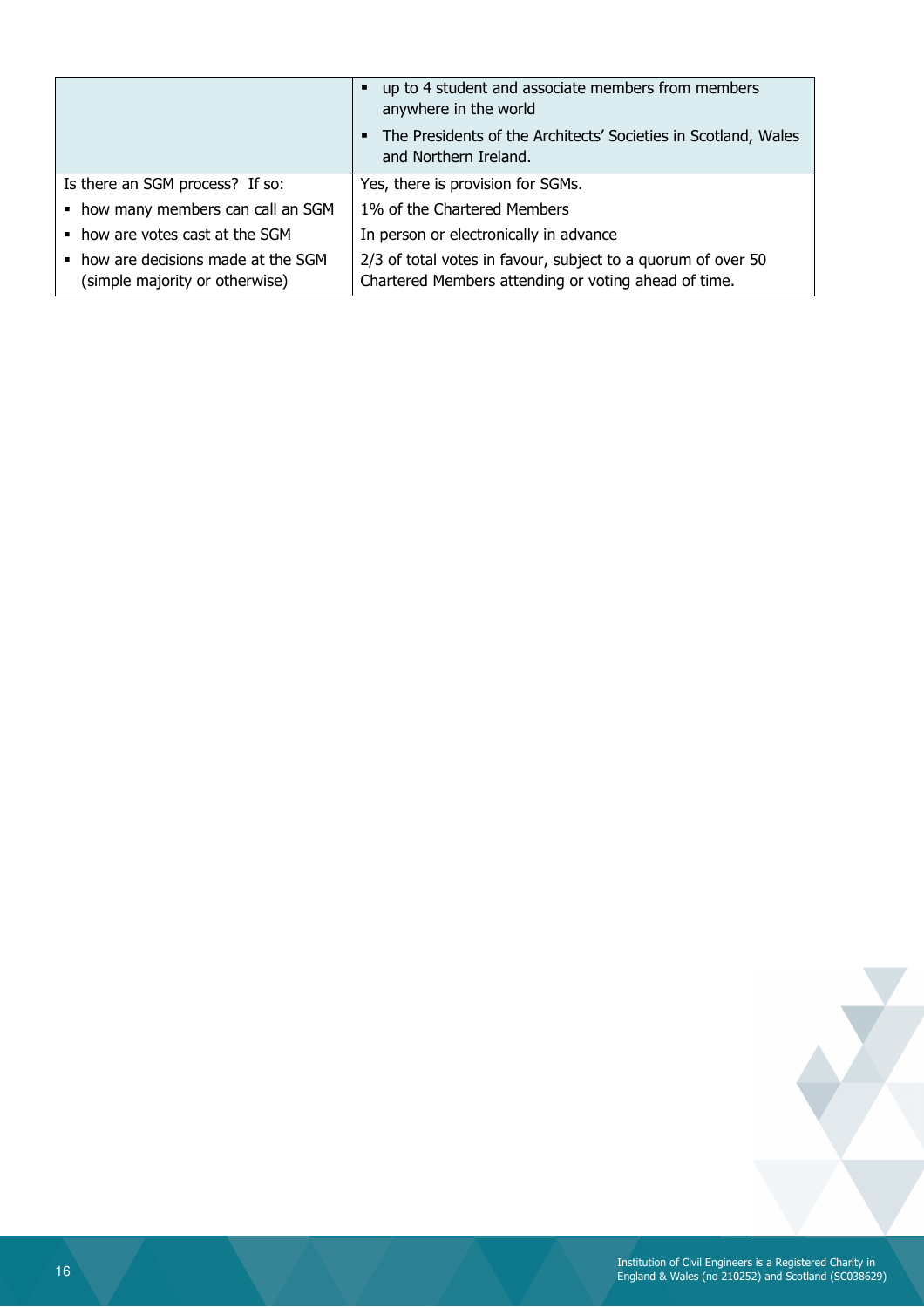#### Annex 9

| Organisation:                                                              | <b>Royal Town Planning Institute</b>                                         |              |                                                                                                           |  |
|----------------------------------------------------------------------------|------------------------------------------------------------------------------|--------------|-----------------------------------------------------------------------------------------------------------|--|
| Legal and Charitable Status:                                               | Incorporated by Royal Charter<br>Registered as an Educational Charity        |              |                                                                                                           |  |
| Number of Members:                                                         | 25,000                                                                       |              |                                                                                                           |  |
| What is the trustee / governing body?                                      | <b>Board of Trustees</b>                                                     |              |                                                                                                           |  |
| What size and composition?                                                 | 17 members of the Institute:                                                 |              |                                                                                                           |  |
| How are members appointed?                                                 | Chair                                                                        | $\mathbf{1}$ | (elected by General Assembly)                                                                             |  |
|                                                                            | President                                                                    |              | $1*$ (see footnote)                                                                                       |  |
|                                                                            | Vice President                                                               |              | $1*$ (see footnote)                                                                                       |  |
|                                                                            | Imm Past President 1                                                         |              | (ex officio)                                                                                              |  |
|                                                                            | Hon Treasurer                                                                | $\mathbf{1}$ | (elected by General Assembly)                                                                             |  |
|                                                                            | Hon Secretary                                                                | $\mathbf{1}$ | (elected by General Assembly)                                                                             |  |
|                                                                            | Chartered Members 6                                                          |              | (elected by General Assembly)                                                                             |  |
|                                                                            | Regional Member                                                              | $\mathbf{1}$ | (elected by General Assembly)                                                                             |  |
|                                                                            | Scotland Member                                                              | $\mathbf{1}$ | (elected by General Assembly)                                                                             |  |
|                                                                            | Young Planner                                                                | $\mathbf{1}$ | (elected by General Assembly)                                                                             |  |
|                                                                            | <b>Additional Trustees 2</b>                                                 |              | (appointed by Trustees)                                                                                   |  |
|                                                                            | ∗                                                                            |              | elected by chartered members; must have served as a<br>trustee for at least 2 years within the previous 5 |  |
| Who Chairs TB?                                                             | A Chair elected by the General Assembly                                      |              |                                                                                                           |  |
| Term                                                                       | 2 years (may stand again for a further two year term)                        |              |                                                                                                           |  |
| Is there a strategic advisory /                                            | Yes - the General Assembly                                                   |              |                                                                                                           |  |
| supervisory body?                                                          | 66 members of the Institute:                                                 |              |                                                                                                           |  |
| What size and composition?                                                 | President                                                                    | $\mathbf{1}$ | (Chair)                                                                                                   |  |
| How are members appointed?                                                 | All other Trustees                                                           |              | (if not included below)                                                                                   |  |
|                                                                            |                                                                              |              | Fellows/Ord Membs 29 (elected by Fellows/Ord membs)                                                       |  |
|                                                                            | Legal Membs/Assocs 2 (elected by Chartered Members<br>and Legal Associates)) |              |                                                                                                           |  |
|                                                                            | Associates                                                                   | $2^{\circ}$  | (elected by Associates)                                                                                   |  |
|                                                                            | Licentiates/Students 3                                                       |              | (elected by Licents/Students)                                                                             |  |
|                                                                            | Regional Reps                                                                | 13           | (elected by the Region)                                                                                   |  |
|                                                                            | <b>Scottish Members</b>                                                      | 2            | (elected by Scottish members)                                                                             |  |
|                                                                            | Honorary Members 2                                                           |              | (elected by Trustees)                                                                                     |  |
|                                                                            | Reps of Associations                                                         |              | (elected by Trustees)                                                                                     |  |
|                                                                            |                                                                              |              |                                                                                                           |  |
| Any recent developments or<br>emerging proposals for governance<br>change? |                                                                              |              |                                                                                                           |  |
| Is there an SGM process? If so:                                            | Yes - a General meeting may be requisitioned                                 |              |                                                                                                           |  |
| • how many members can call an                                             | 50 Chartered Members                                                         |              |                                                                                                           |  |
| <b>SGM</b>                                                                 | voting                                                                       |              | in person at a General Meeting - no proxy or electronic                                                   |  |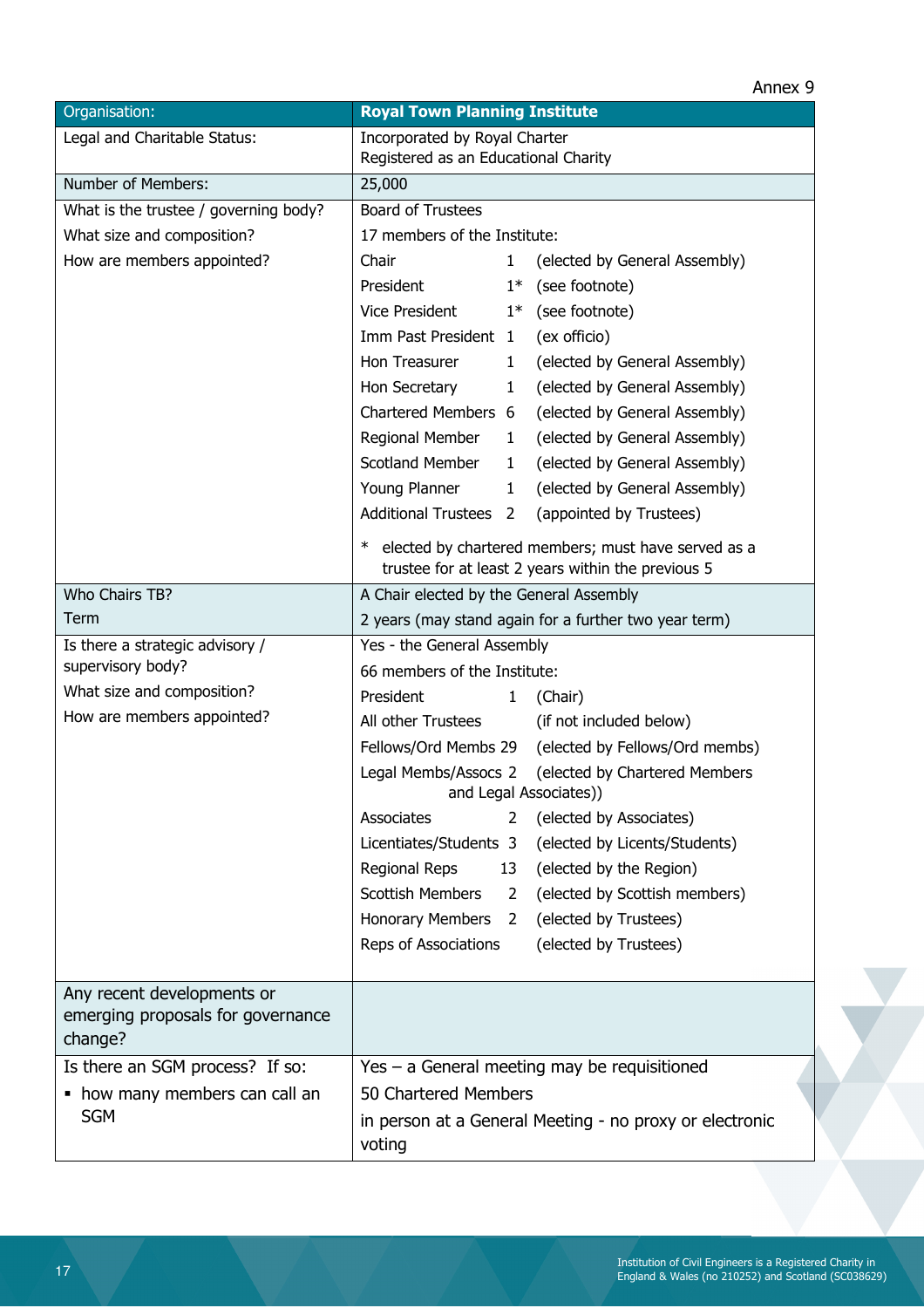| how are votes cast at the SGM                                            | normally a simple majority |
|--------------------------------------------------------------------------|----------------------------|
| • how are decisions made at the<br>SGM (simple majority or<br>otherwise) |                            |